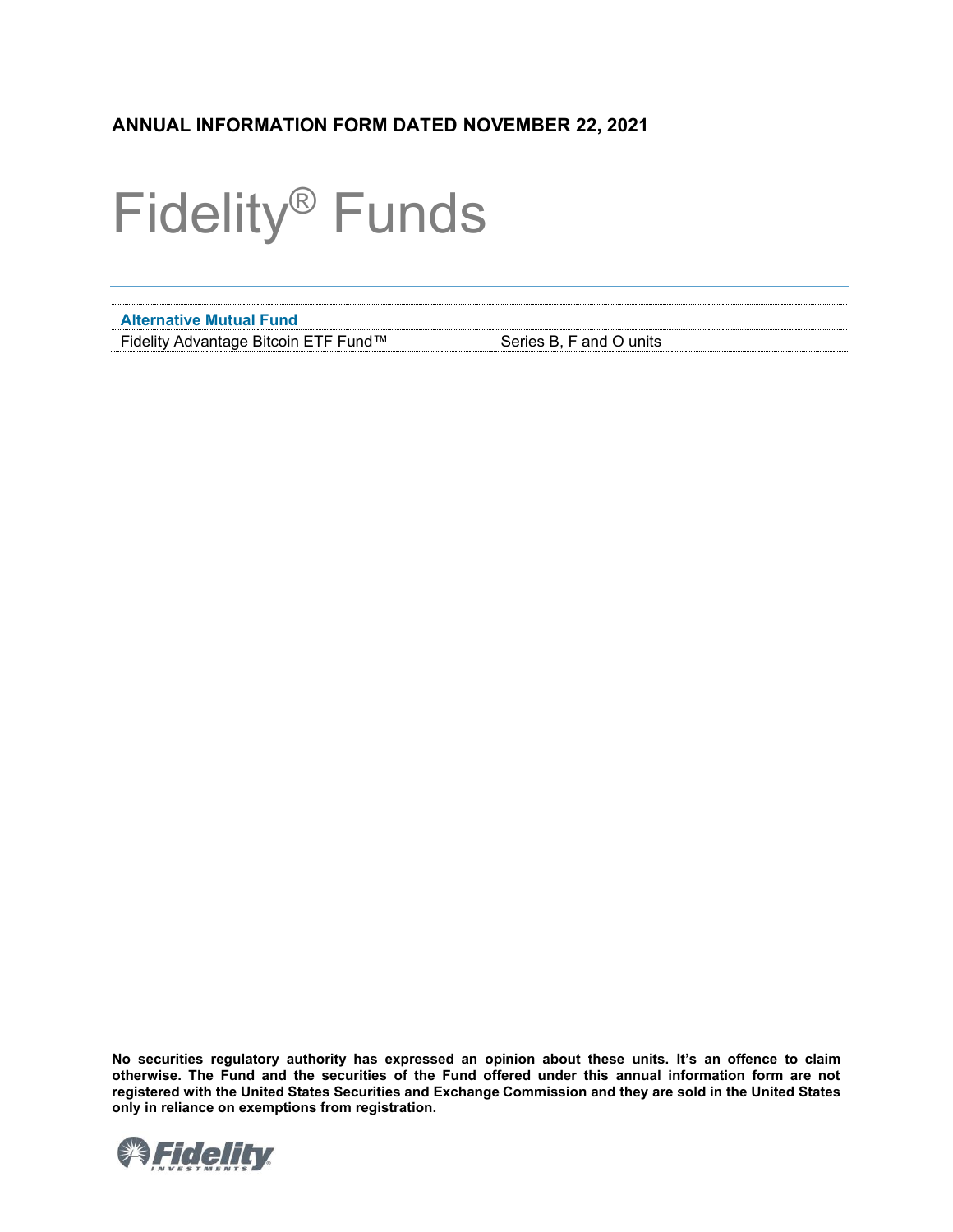## **TABLE OF CONTENTS**

| 1.             |                                                                 |  |
|----------------|-----------------------------------------------------------------|--|
| 2.             |                                                                 |  |
| 3.             |                                                                 |  |
| 4.             | CALCULATION OF NET ASSET VALUE AND VALUATION OF PORTFOLIO       |  |
| 5.             |                                                                 |  |
| 6.             |                                                                 |  |
| 7 <sub>1</sub> |                                                                 |  |
| 8.             |                                                                 |  |
| 9.             |                                                                 |  |
| 10.            |                                                                 |  |
| 11.            |                                                                 |  |
| 12.            | REMUNERATION OF DIRECTORS, OFFICERS AND TRUSTEE 29              |  |
| 13.            |                                                                 |  |
| 14.            | CERTIFICATE OF THE TRUSTEE, MANAGER AND PROMOTER OF THE FUND 30 |  |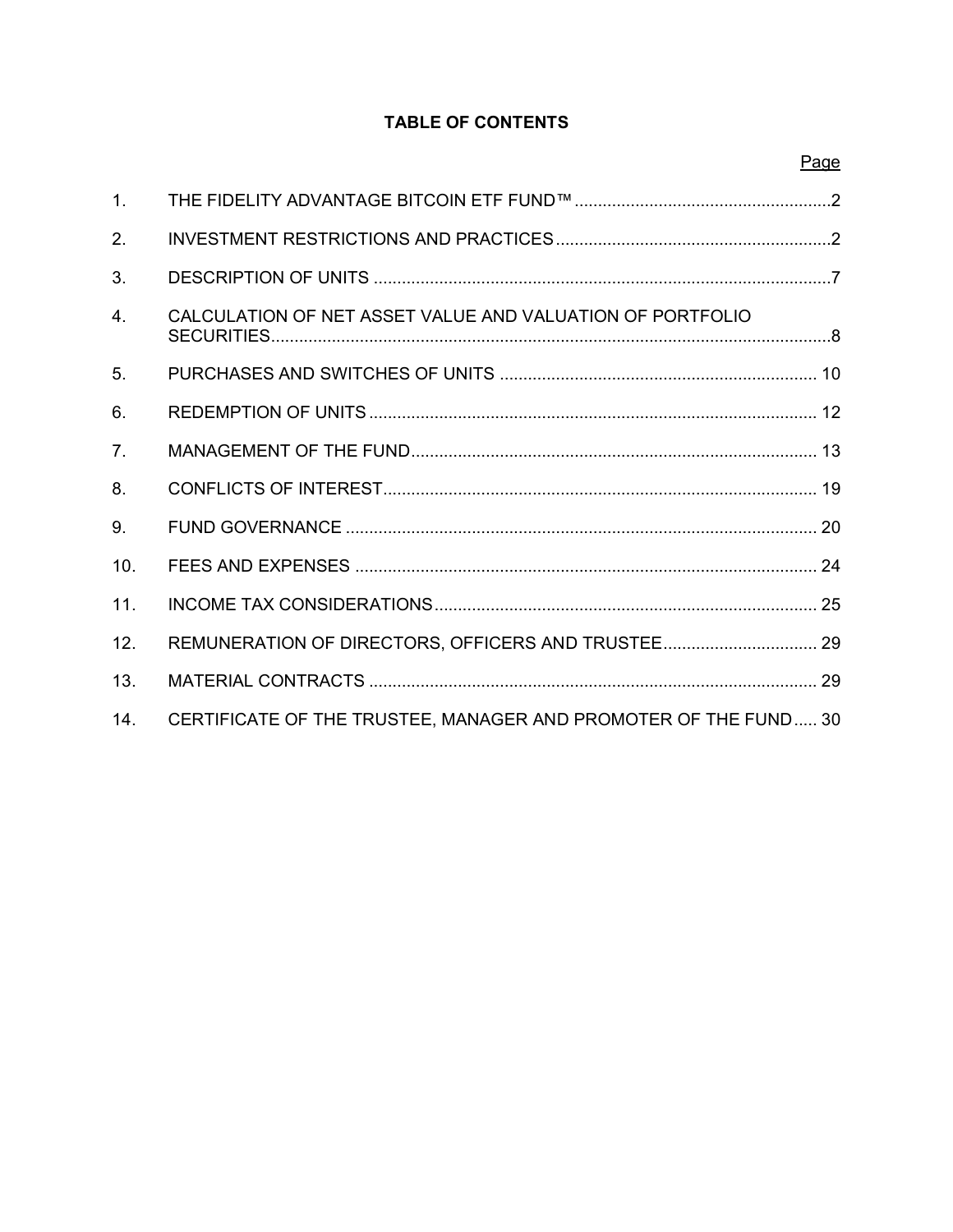## <span id="page-2-0"></span>1. THE FIDELITY ADVANTAGE BITCOIN ETF FUND™

The fund offered under this annual information form consists of one open-end unit trust (the "**Fund**").

The other Fidelity mutual funds, offered under separate simplified prospectuses are, with the Fund offered herein, collectively referred to as the "**Fidelity Funds**".

The Fund is available in three series of units: Series B, F and O. Series B units of the Fund are available to all investors. Series F and O units of the Fund are available only to certain investors who are eligible for that series.

The Fund is managed by Fidelity Investments Canada ULC ("**Fidelity**"), which also serves as the trustee (the "**Trustee**") of the Fund. The terms "**we**", "**us**" and "**our**" refer to Fidelity. The head office address of the Fund is 483 Bay Street, Suite 300, Toronto, Ontario, M5G 2N7.

The Fund was created as an open-ended unit trust and established under the laws of Ontario by incorporation in a Master Declaration of Trust, which was most recently amended and restated on November 22, 2021 (the "**Declaration**"), as may be further amended from time to time.

The simplified prospectus and annual information form under which the Fund was initially qualified for distribution are dated November 22, 2021.

#### <span id="page-2-1"></span>2. INVESTMENT RESTRICTIONS AND PRACTICES

The Fund is subject to certain standard investment restrictions and practices contained in securities legislation, including National Instrument 81-102 *Investment Funds* ("**NI 81-102**"). These restrictions and practices are designed in part to ensure that the investments of the Fund are diversified and relatively liquid. They also ensure the proper administration of the Fund. Except as described below, the Fund is managed according to these restrictions and practices.

The fundamental investment objective of the Fund is set out in the simplified prospectus. The fundamental investment objective of the Fund can be changed only if the change has been approved by a majority of the investors of the Fund who vote at a special meeting called by the Fund for that purpose.

## **Exemptive Relief Decisions**

The Fidelity Funds have received an exemption permitting the redemption of units of a series of a Fidelity Fund to be suspended if the right to redeem units of its underlying fund, or the series of units of the underlying fund in which it invests, has been suspended.

The Fidelity Funds have received the approval of the securities regulatory authorities to appoint Boston Global Advisors, a securities lending agent and wholly-owned subsidiary of The Goldman Sachs Group, Inc., located in Boston, Massachusetts, as agent for the Fidelity Funds in connection with any securities lending, repurchase transactions and reverse repurchase transactions engaged in by the Fidelity Funds. As at the date of this annual information form, each Fidelity Fund's custodian or a sub-custodian acts as the securities lending agent for the Fidelity Fund. The Fidelity Funds may appoint Boston Global Advisors as their securities lending agent in the future without further notice to investors.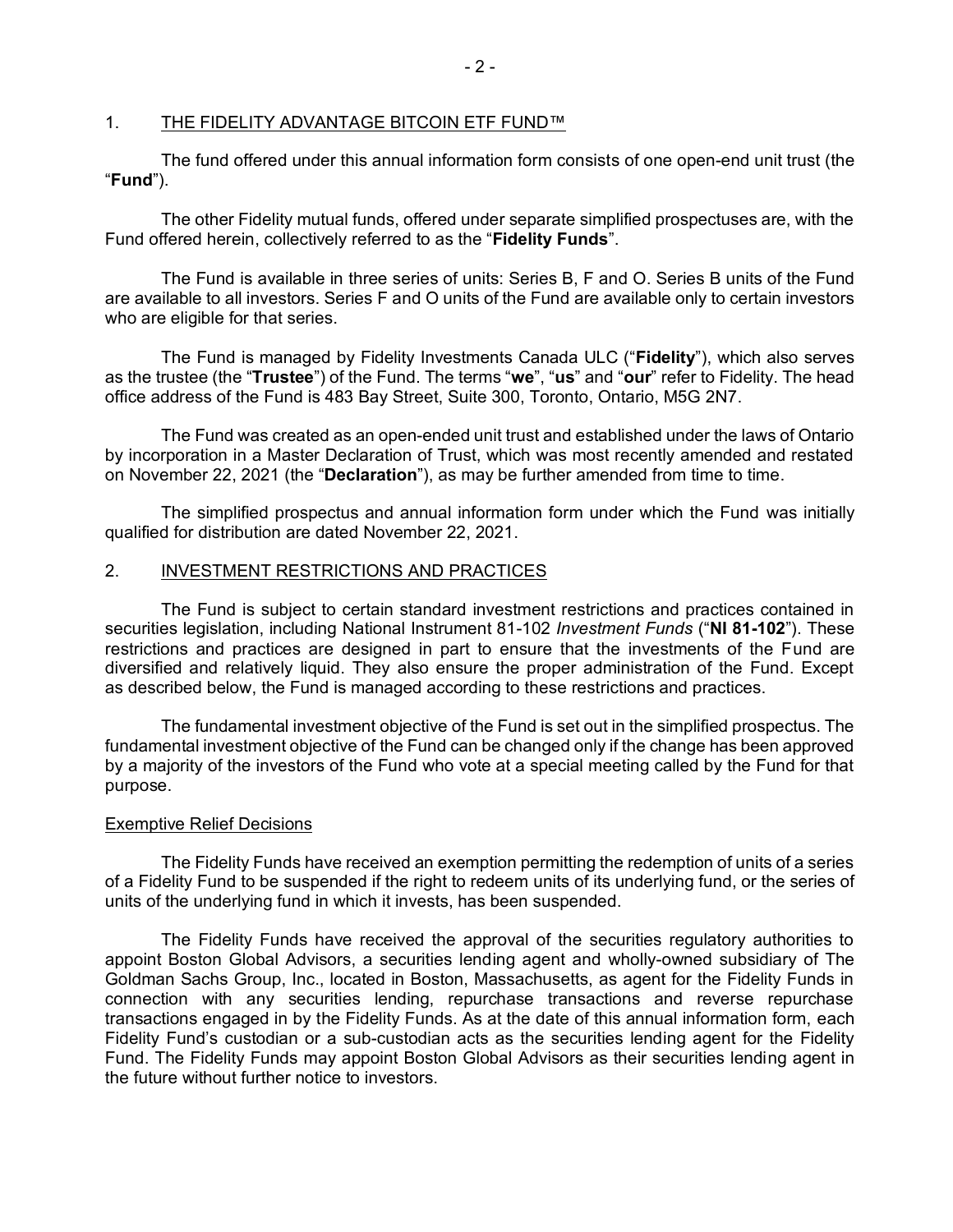The Fidelity Funds have received an exemption from the requirement to deliver the most recently filed fund facts to investors who participate in a regular investment program as described under "Purchases and Switches of Units" below unless those investors have requested the documents. Additional information in this regard is set out in the simplified prospectus.

The Fidelity Funds have received exemptions from the requirement for a dealer to deliver a fund facts document to investors for purchases of securities made pursuant to automatic switch and automatic rebalancing transactions, subject to certain conditions.

The Fidelity Funds have received exemptions to permit them to invest in securities of an ETF managed by Fidelity or an affiliate that has the same investment objective as the applicable Fidelity Fund (an "**Underlying ETF**") that may, at the time of the purchase, hold more than 10% of its net asset value in securities that are of other Underlying ETFs or other mutual funds.

Fidelity has received an exemption from securities legislation that allows the Fidelity Funds, other investment funds ("**Pooled Funds**") and managed accounts to purchase or redeem units of the Fidelity Funds in transactions between the Fidelity Funds and either Pooled Funds or managed accounts, ("*In-Specie* **Transactions**"), and for payment to be made by the delivery of securities of the Fidelity Funds, Pooled Funds or managed accounts, as applicable. Certain conditions must be met, including, the approval of the Independent Review Committee ("**IRC**") of each Fidelity Fund engaging in such transactions. Fidelity is not entitled to receive any compensation in connection with such *In-Specie* Transactions and, in respect of any delivery of securities, the only charges that are payable by the applicable Fidelity Fund or managed account, is the commission charged by the dealer executing the trade and/or any administrative charges levied by the custodian.

Fidelity has received an exemption from Section 5.1(a) of National Instrument 81-105 *Mutual Fund Sales Practices* ("**NI 81-105**") to allow Fidelity to pay a participating dealer direct costs incurred relating to a sales communication, investor conference or investor seminar prepared or presented by the participating dealer which has a primary purpose of providing educational information on financial planning matters, including investment, retirement, tax and estate planning, subject to certain other conditions.

Fidelity has received an exemption from Section 5.4(1) of NI 81-105 to allow Fidelity to pay a portion of the cost incurred by The Financial Advisors Association of Canada (formerly, The Canadian Association of Financial Planners) (the "**Association**") in organizing conferences and seminars organized and presented by the Association or its affiliates or its chapters, provided Fidelity and the Association comply with the conditions set out in Section 5.4(2) of NI 81-105 in respect of these events.

Fidelity has received an exemption from Sections  $15.3(4)(c)$  and (f) of NI 81-102 to allow Fidelity to reference Lipper Awards and Lipper Leader Ratings in its sales communications, subject to conditions requiring specified disclosure and the requirement that the Lipper Awards being referenced have not been awarded more than 365 days before the date of the sales communication.

Fidelity has received an exemption from Sections 3(4)(c) and (f) and Section 15.3(4)(c) of NI 81-102 to allow Fidelity to reference Fundata A+ Awards and FundGrade Ratings in its sales communications, subject to conditions requiring specified disclosure and the requirement that the Fundata A+ Awards being referenced have not been awarded more than 365 days before the date of the sales communication.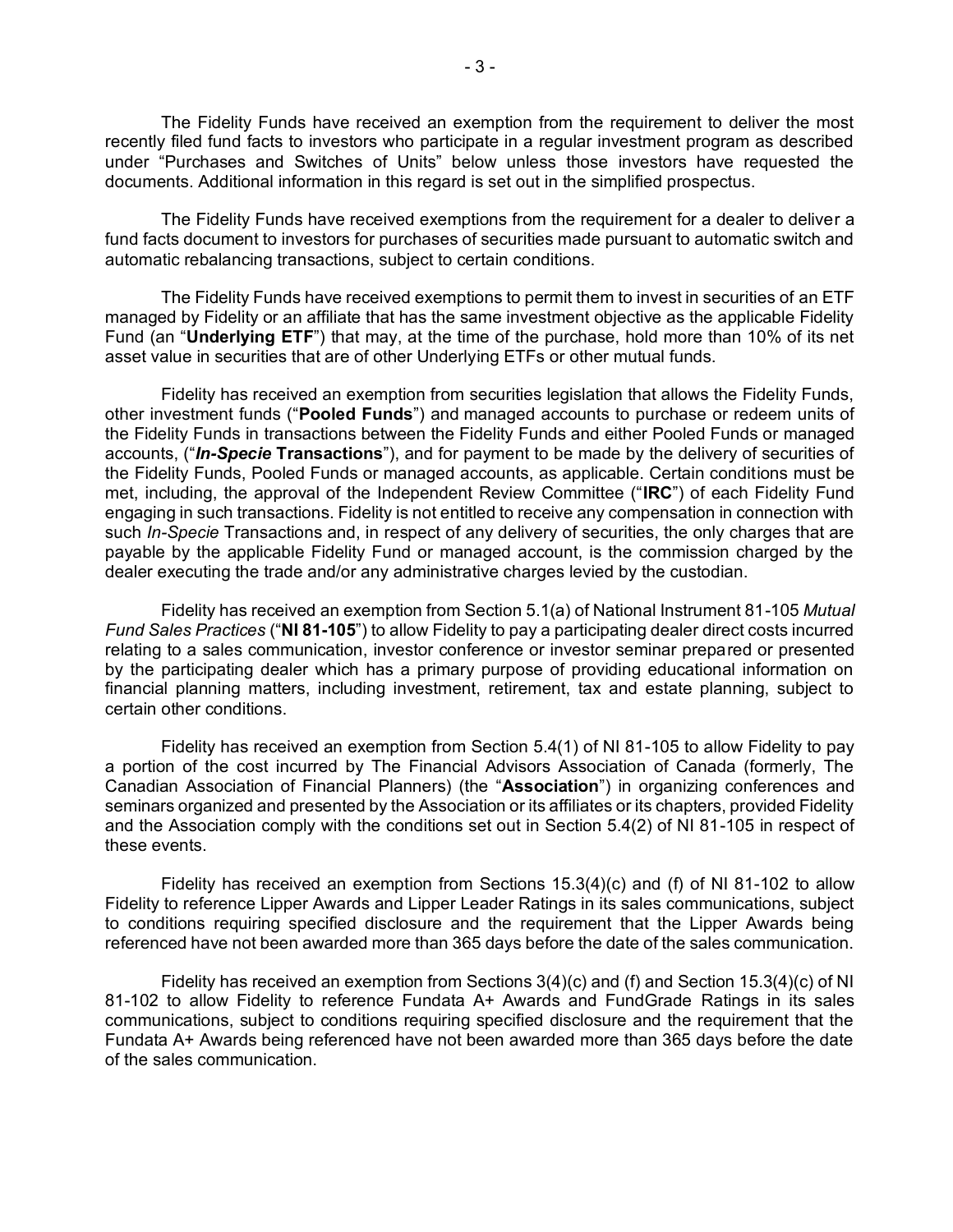The Fidelity Funds have received an exemption from the requirement set out in Section 2.1 of NI 81-101 *Mutual Fund Prospectus Disclosure* to prepare a fund facts in the form of Form 81- 101F3 *Contents of Fund Facts Document* ("**Form 81-101F3**"), to allow the Fidelity Funds to deviate from certain requirements in Form 81-101F3 in order to prepare a consolidated fund facts document, subject to certain conditions.

#### Independent Review Committee Policies and Procedures

The IRC reviews and, where appropriate, arranges for periodic reporting on each of the following conflict of interest matters referred to it by Fidelity. Fidelity has received standing instructions from the IRC to apply the following policies in accordance with their terms.

|                | <b>POLICY</b>                                        | <b>DESCRIPTION</b>                                                                                                                                                                                                                                                                                                                  |
|----------------|------------------------------------------------------|-------------------------------------------------------------------------------------------------------------------------------------------------------------------------------------------------------------------------------------------------------------------------------------------------------------------------------------|
| 1              | Code of Ethics /Personal<br>Investing                | This policy governs the personal investing and other activities of<br>employees of Fidelity and certain of its affiliates.                                                                                                                                                                                                          |
| 2              | <b>Business Entertainment</b><br>and Workplace Gifts | This policy governs the provision and acceptance of gifts and<br>business entertainment by employees of Fidelity and certain of<br>its affiliates.                                                                                                                                                                                  |
| 3              | <b>Trade Allocation</b>                              | This policy governs the allocation of trades of portfolio securities<br>between Fidelity Funds or client accounts when more than one<br>Fidelity Fund or client account is buying or selling securities of a<br>particular issuer at the same time.                                                                                 |
| 4              | <b>Best Execution and Fair</b><br>Trading            | This policy addresses the quality of execution of trades of<br>portfolio securities or foreign exchange trades by brokers,<br>including both 3 <sup>rd</sup> party brokers and brokers affiliated to Fidelity,<br>on behalf of a Fidelity Fund.                                                                                     |
| 5              | <b>Trade Error Correction</b>                        | This policy governs the correction of errors made in executing<br>trades of portfolio securities on behalf of a Fidelity Fund,<br>including the resolution of errors taking place as the Fidelity<br>Funds seek to repatriate foreign currencies to their working<br>currency or hedge currency exposure.                           |
| 6              | <b>Proxy Voting</b>                                  | The Fidelity Funds own portfolio securities and therefore the<br>right to vote proxies. This policy governs the voting of proxies.                                                                                                                                                                                                  |
| $\overline{7}$ | <b>Transfer Agency Error</b><br>Correction           | This policy governs the correction of errors made in executing<br>investor transactions in the securities of a Fidelity Fund.                                                                                                                                                                                                       |
| 8              | <b>NAV Calculation and Fair</b><br>Value             | This policy governs the calculation of a Fidelity Fund's net asset<br>value per unit (NAV), including situations where market<br>quotations for a portfolio security are not readily available or<br>when market quotations are unreliable, in which case Fidelity<br>will calculate the NAV using the fair value of that security. |
| 9              | <b>NAV Error Correction</b>                          | This policy governs the correction of errors made in calculating<br>a Fidelity Fund's NAV.                                                                                                                                                                                                                                          |
| 10             | Short-Term Trading                                   | This policy governs the detection and prevention of active<br>trading, which may be harmful to the Fidelity Funds.                                                                                                                                                                                                                  |
| 11             | <b>Substantial Security</b><br><b>Holders</b>        | This policy addresses potential conflicts of interest that may<br>arise where a company becomes a significant investor in a<br>Fidelity Fund and the Fidelity Fund invests in that company or a<br>company related to that company.                                                                                                 |
| 12             | Side-by-side                                         | This policy addresses the side-by-side management of different<br>types of accounts, including accounts that invest on a long-only                                                                                                                                                                                                  |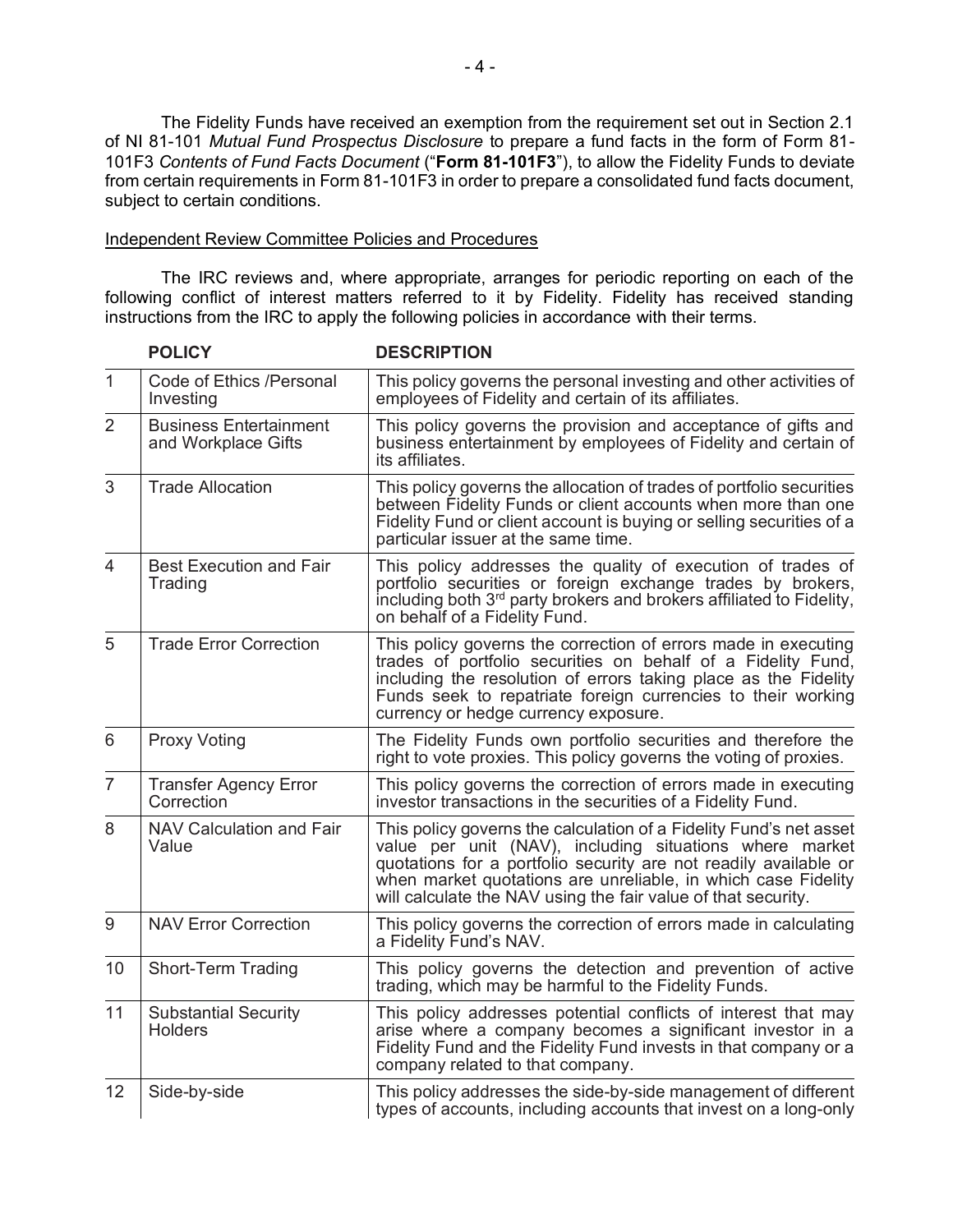|    | <b>POLICY</b>                                                           | <b>DESCRIPTION</b>                                                                                                                                                                                                                                                              |
|----|-------------------------------------------------------------------------|---------------------------------------------------------------------------------------------------------------------------------------------------------------------------------------------------------------------------------------------------------------------------------|
|    |                                                                         | basis $-$ that is, buy securities $-$ and accounts that may also<br>invest on a short basis - that is, sell securities that they don't<br>own, in the hope of repurchasing them later at a lower price.                                                                         |
| 13 | Seed Capital Redemption                                                 | Fidelity is required to provide seed capital to new Fidelity Funds.<br>This policy governs the manner in which the seed capital of a<br>Fidelity Fund may be redeemed by Fidelity.                                                                                              |
| 14 | Large Investors                                                         | This policy addresses the potential conflicts of interest that may<br>arise where large institutional and individual investors transact<br>in the Fidelity Funds.                                                                                                               |
| 15 | <b>Purchase of Securities</b><br>Underwritten by an<br><b>Affiliate</b> | This policy governs investments by the Fidelity Funds in a class<br>of securities of an issuer during a distribution (i.e., an offering),<br>or within 60 days of a distribution, of those securities where an<br>affiliate of Fidelity acts as an underwriter of the offering. |
| 16 | Disclosure of Portfolio<br>Information                                  | This policy governs the manner and timelines regarding the<br>disclosure of Fidelity Fund portfolio information.                                                                                                                                                                |
| 17 | Complaints                                                              | This policy governs the process for managing and resolving<br>complaints received from investors in the Fidelity Funds.                                                                                                                                                         |
| 18 | <b>Benchmarks</b>                                                       | This policy governs the process for selecting and changing<br>performance benchmarks of the Fidelity Funds.                                                                                                                                                                     |
| 19 | Fund-of-Funds                                                           | This policy governs the potential conflicts of interest that may arise<br>where a Fidelity Fund invests all or a portion of their assets in units<br>of its other mutual funds managed by Fidelity.                                                                             |
| 20 | In specie Transactions                                                  | This policy governs the process of transferring portfolio assets<br>between the Fidelity Funds, pooled funds and managed accounts,<br>all of which are managed or advised by Fidelity.                                                                                          |
| 21 | <b>Co-Investing Conflicts</b>                                           | This policy addresses potential conflicts of interest where a<br>Fidelity Fund may desire to invest in a company in which another<br>Fidelity entity wishes to make a simultaneous investment or has a<br>pre-existing interest.                                                |
| 22 | <b>Fund Mergers</b>                                                     | This policy addresses potential conflicts of interest that may arise<br>in fund mergers involving the Fidelity Funds.                                                                                                                                                           |
| 23 | <b>Inter-Fund Trades</b>                                                | This policy addresses potential conflicts of interest that may arise<br>in inter-fund trades involving the Fidelity Funds.                                                                                                                                                      |

## Independent Review Committee Approvals

Pursuant to National Instrument 81-107 *Independent Review Committee for Investment Funds* ("**NI 81-107**"), the Fidelity Funds have received approval from the IRC to invest in exchangetraded securities of "substantial security holders" (as defined above) of a Fidelity Fund, or a person or company in which a substantial security holder has a "significant interest" (as defined above). The IRC's approval is granted on the condition that Fidelity, as manager of the Fidelity Funds, follows the terms of the Substantial Security Holder policy approved by the IRC and reports regularly to the IRC on its compliance with this policy.

The IRC has approved standing instructions to permit the Fidelity Funds to purchase securities where a related entity has acted as a member of a selling group. The approved policies and procedures include the following general conditions that the investment: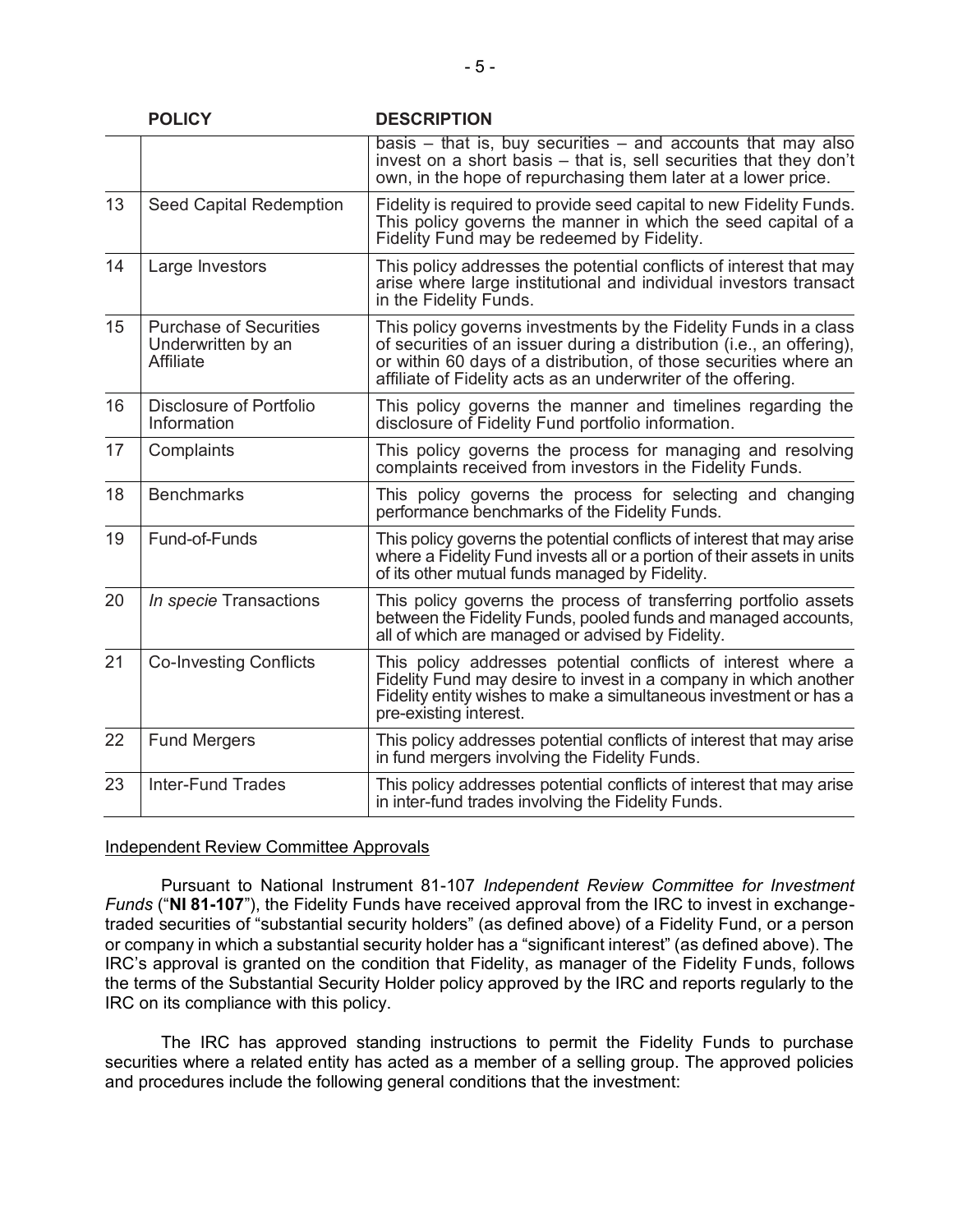- (a) is proposed by Fidelity and/or the portfolio manager free from influence by a related entity and without taking into account any consideration relevant to that related entity;
- (b) represents the business judgement of Fidelity and/or the portfolio manager uninfluenced by considerations other than the best interests of the Fidelity Fund;
- (c) achieves a fair and reasonable result for the Fidelity Fund;
- (d) in the case of equity securities, the investment will be in compliance with the investment objectives of the Fidelity Fund and the IRC will have approved the investment;
- (e) in the case of fixed income securities, has a designated rating; and
- (f) particulars of the investment are filed with the securities authorities.

During the offering of such securities in Canada or the United States, further specific conditions related to these investments are also included in the approved policies and procedures. The IRC's approval is granted on the condition that Fidelity, as manager of the Fidelity Funds, follows the terms of the policies and procedures approved by the IRC and reports regularly to the IRC on its compliance with this policy.

#### Registered Plans

The Fund will be established in 2021 and is expected to qualify as a "mutual fund trust" under the *Income Tax Act* (Canada) (the "**Tax Act**") by the time it files its first tax return in which it will make an election to be deemed to be a mutual fund trust effective from the date of its creation. The Fund is expected to continue to qualify as a mutual fund trust at all times in the future. At any time that the Fund qualifies or is deemed to qualify as a mutual fund trust under the Tax Act, units of the Fund will be a "qualified investment" under the Tax Act for registered retirement savings plans ("**RRSPs**") and registered retirement income funds ("**RRIFs**"), the various types of locked-in RRSPs and RRIFs such as locked-in retirement accounts and life income funds, tax-free savings accounts ("**TFSAs**"), registered education savings plans ("**RESPs**"), registered disability savings plans ("**RDSPs**") and deferred profit sharing plans ("**DPSPs**" and, collectively, **"registered plans**").

Units of the Fund may be a prohibited investment for registered plans (other than DPSPs) even when the units are a qualified investment. Under a safe harbour rule for new mutual funds, units of the Fund will not be a prohibited investment for your registered plan at any time during the first 24 months of the Fund's existence provided the Fund is a mutual fund trust or a registered investment under the Tax Act during that time and is in substantial compliance with NI 81-102 or follows a reasonable policy of investment diversification. After that time, units of the Fund will generally not be a prohibited investment for your registered plan if you and persons with whom you do not deal at arm's length and any trusts or partnerships in which you or persons with whom you do not deal at arm's length have an interest do not, in total own 10% or more of the Net Asset Value of the Fund. Units of the Fund will also not be a prohibited investment for your registered plan if they are "excluded property" under the Tax Act. **Investors should consult their own tax advisors for advice regarding the implications of acquiring, holding or disposing of any units of the Fund in their registered plan, including whether or not units of the Fund are at risk of being or becoming a prohibited investment under the Tax Act for their registered plans.**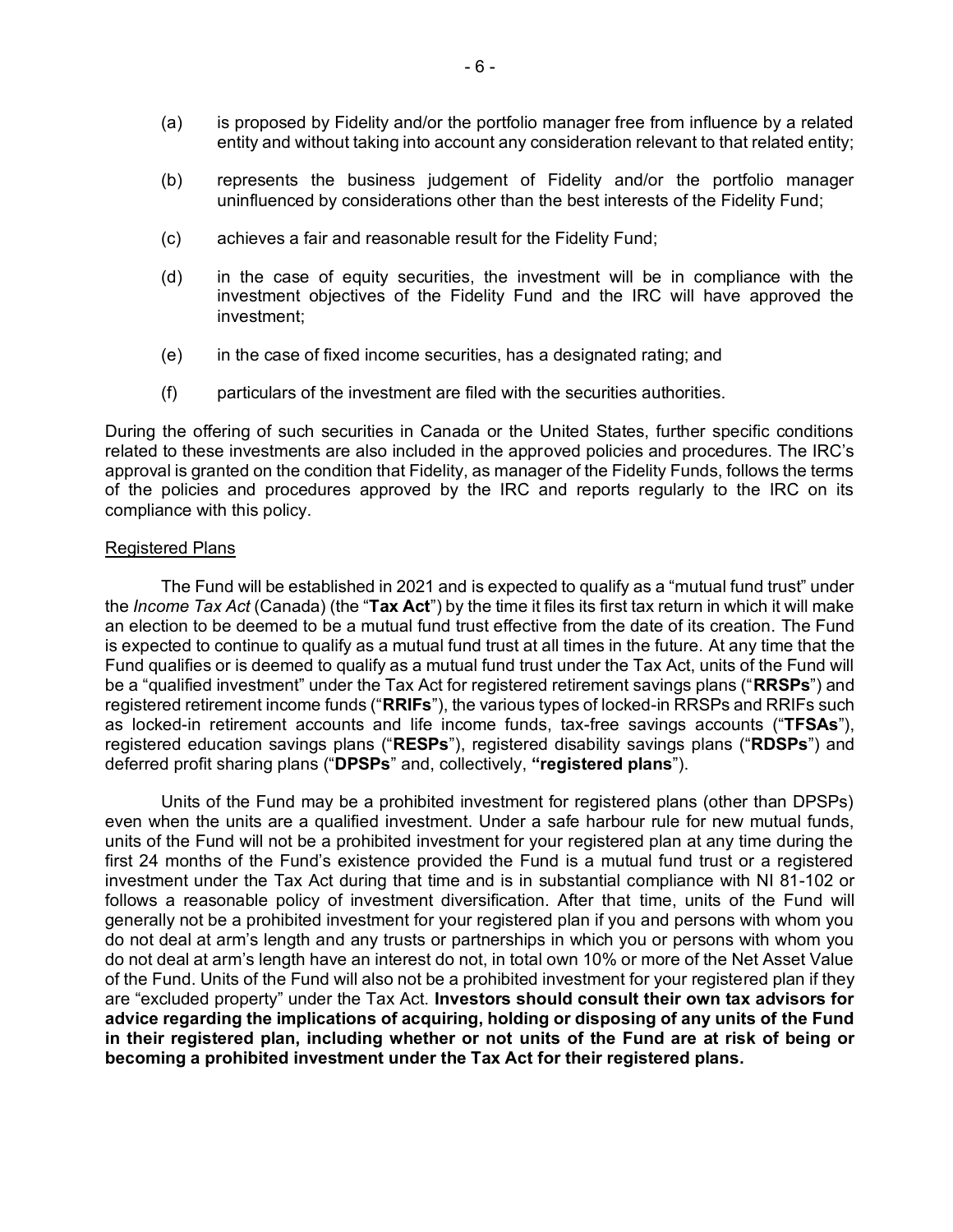## <span id="page-7-0"></span>3. DESCRIPTION OF UNITS

When you invest in the Fund, you're buying a piece of the Fund called a unit. The Fund may issue an unlimited number of units of each series and they are redeemable, non-assessable and fully paid when issued. Each unit in a series of the Fund entitles the holder to participate *pro rata* with respect to all distributions of the same series (other than management fee distributions) and, upon winding up of the Fund, to participate *pro rata* with the other unitholders of the same series in the Net Asset Value of the series of the Fund remaining after the satisfaction of outstanding liabilities of the Fund. Fractional units may be issued which carry the same rights and privileges and are subject to the same restrictions and conditions applicable to whole units.

If the Fund or a particular series of the Fund is ever terminated, each unit that a unitholder owns will participate equally with every other unit of the same series in the assets of the Fund attributable to that series after all of the Fund's liabilities (or those allocated to the series being terminated) have been paid.

A unitholder of the Fund is entitled to one vote for each one dollar in value of all units owned based on the series Net Asset Value per unit determined on the basis described below and calculated on the record date of a meeting of unitholders of all the series of the Fund, with no voting rights being attributed to portions of a dollar of such value. As well, a unitholder of each series of the Fund will be entitled to one vote on the same basis in connection with a meeting of unitholders of that series only. All units are redeemable on the basis as described under "Redemption of Units" below and they are also transferable without restriction subject to the reasonable requirements and approval of the Trustee.

Unitholders of the Fund will be permitted to vote at meetings of unitholders on all matters that require unitholder approval under NI 81-102 or the Declaration. These matters are:

- (a) a change in the basis of the calculation of management fee rates or of other expenses that are charged to the Fund (or the introduction of such a fee or expense) that could result in an increase in charges to the Fund, unless (i) the contract is an arm's length contract with a party other than Fidelity, or an associate or affiliate of Fidelity, for services relating to the operation of the Fund, and (ii) the unitholders are given at least 60 days written notice of the effective date of the proposed change. Because Series F and O units are sold without a sales charge, a meeting of unitholders of these series of the Fund is not required to approve any increase in, or introduction of, a fee or expense charged to the Fund. Any such increase will only be made if such unitholders are notified of the increase at least 60 days before the date on which the increase will take effect;
- (b) a change of the manager, unless the new manager is an affiliate of Fidelity;
- (c) a change in the fundamental investment objective of the Fund;
- (d) a decrease in the frequency of the calculation of the Net Asset Value per unit of the Fund;
- (e) a reorganization of the Fund with, or the transfer of its assets to, another mutual fund. Unitholder approval is not required if: (i) the proposed reorganization is approved by the IRC, (ii) unitholders are given at least 60 days written notice before the effective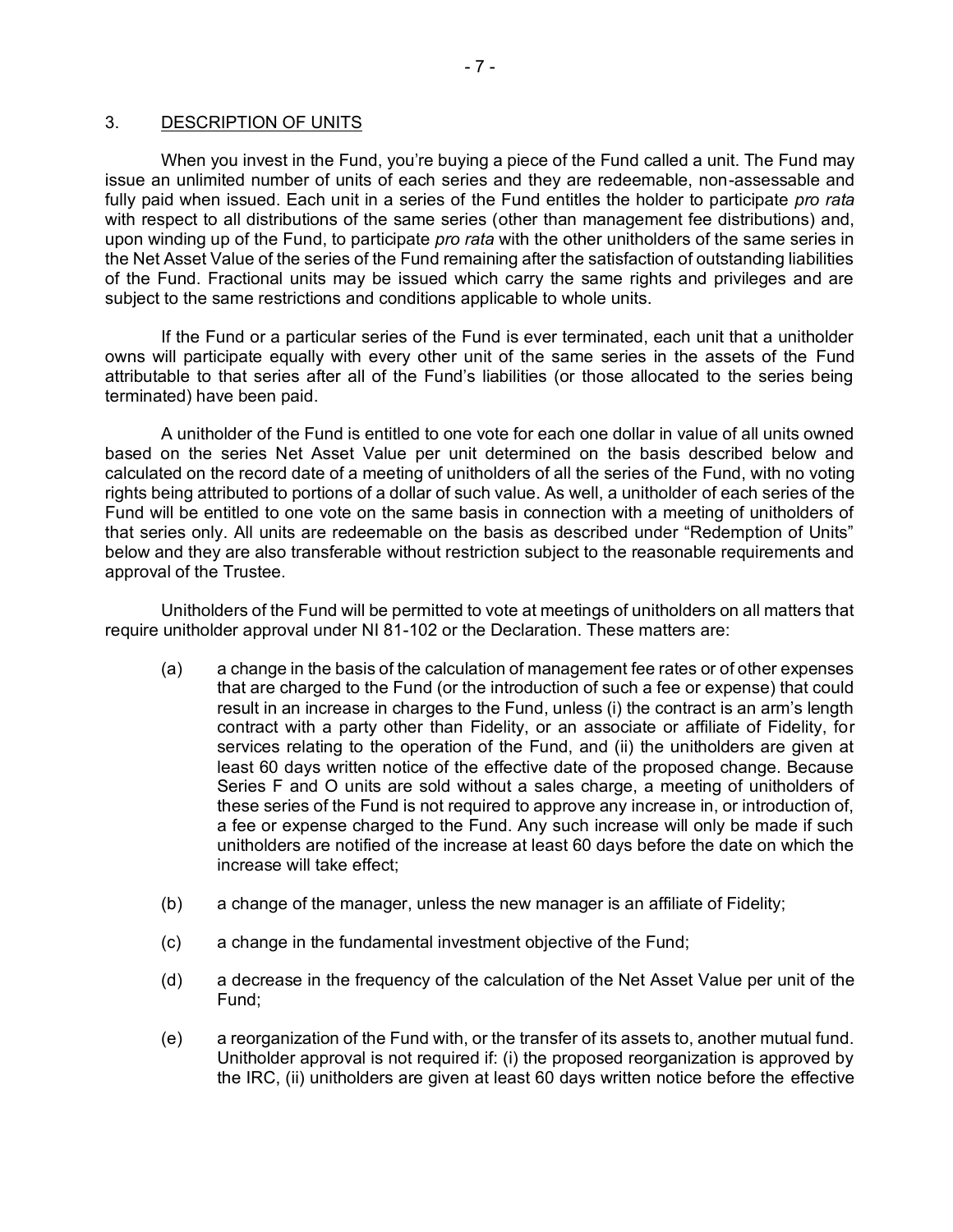<span id="page-8-0"></span>date of the change, and (iii) there has been compliance with the requirements of securities regulations; and

(f) where the Fund undertakes a reorganization with, or acquires assets from, another mutual fund in a transaction which constitutes a material change to the Fund.

The rights and conditions attaching to the units of each series of the Fund may, subject to securities legislation, be modified only in accordance with the provisions attaching to such units and the provisions of the Declaration.

## 4. CALCULATION OF NET ASSET VALUE AND VALUATION OF PORTFOLIO SECURITIES

## Net Asset Value

The Net Asset Value of each series of the Fund is the value of all assets of that series less its liabilities. The Net Asset Value of each series is calculated on each day that the Toronto Stock Exchange (the "**TSX**") is open for trading (a "**Valuation Day**"), subject to a temporary suspension of the right to redeem units as described under "Redemption of Units" below. A separate Net Asset Value is calculated for each series of units of the Fund. The Net Asset Value per unit of each series of the Fund is calculated by dividing the Net Asset Value of the series at the close of business on a Valuation Day by the total number of units of the series outstanding at that time.

The Fund is valued, and can be bought, in Canadian dollars. In addition, each series of units of the Fund can also be bought in U.S. dollars.

The Canadian dollar Net Asset Value for the Fund is converted to U.S. dollars at the prevailing exchange rate for a valuation day in order to determine the U.S. dollar Net Asset Value.

The Net Asset Value per unit is the basis for all sales or switches of units as well as for the automatic reinvestment of distributions and for redemptions as described in this annual information form. The issue or redemption of units, switches of units and reinvestment of distributions is reflected in the next calculation of the Net Asset Value per unit made after the time such transactions become binding.

Fidelity Advantage Bitcoin ETF Fund™ invests substantially all of its assets in units of Fidelity Advantage Bitcoin ETF™ (the "**underlying Fidelity Fund**"), which is also managed by Fidelity. Units of the underlying Fidelity Fund are valued at the close of business on each Valuation Day.

Portfolio transactions (investment purchases and sales) are reflected in the next calculation of the Net Asset Value made after the date on which they become binding. The Net Asset Value per unit of a series of the Fund calculated on each Valuation Day remains in effect until the Net Asset Value per unit of a series of the Fund is next calculated.

In calculating the value of the assets of the Fund and the underlying Fidelity Fund:

(a) liquid assets (which term includes cash on hand or on deposit or on call, bills and demand notes and accounts receivable, prepaid expenses, cash dividends declared and interest accrued and not yet received) will be valued at the full amount thereof unless Fidelity determines an otherwise fair value;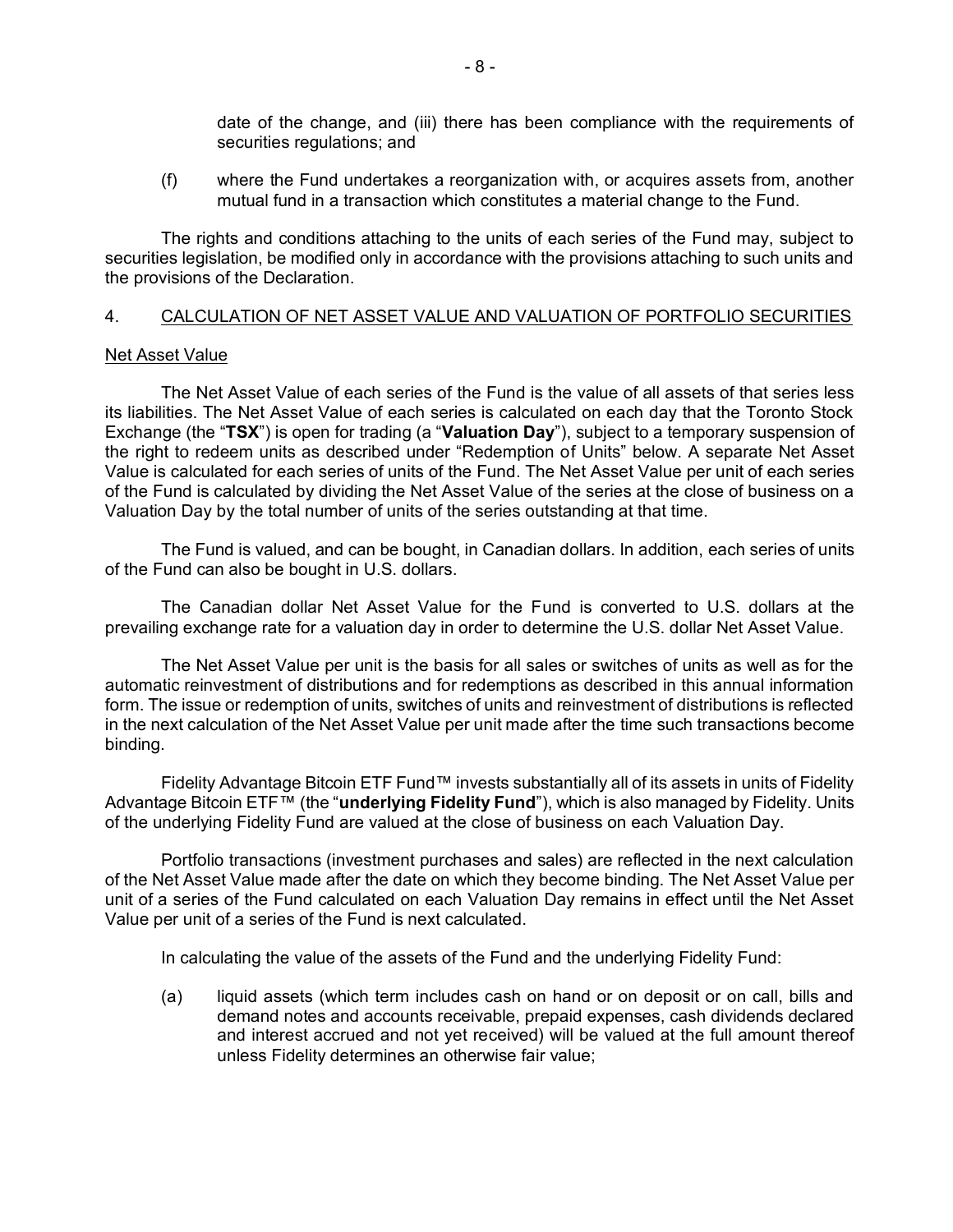- (b) bitcoin is valued based on the price of bitcoin reported by the Fidelity Bitcoin Index on that Valuation Day;
- (c) long positions in clearing corporation options, options on futures, over-the-counter options, debt-like securities and listed warrants shall be valued at the fair value thereof;
- (d) where a covered clearing corporation option, option on futures or over-the-counter option is written by the Fund or the underlying Fidelity Fund, the premium received by the Fund or the underlying Fidelity Fund will be reflected as a deferred credit which will be valued at an amount equal to the current market value of the clearing corporation option, option on futures or over-the-counter option which would have the effect of closing the position; any difference resulting from revaluation shall be treated as an unrealized gain or loss on investment; the deferred credit shall be deducted in arriving at the Net Asset Value of the Fund or the underlying Fidelity Fund; the securities, if any, which are the subject of a written covered clearing corporation option or over-the-counter option will be valued in the manner described above for listed securities;
- (e) the value of a futures contract, forward contract or swap shall be the gain or loss, if any, that would arise as a result of closing the position in the futures contract or forward contract or swap, as the case may be, on that Valuation Day unless daily limits are in effect, in which case fair market value shall be based on the current value of the underlying interest;
- (f) the value of units of the underlying Fidelity Fund held by the Fund will be the Net Asset Value per unit on the applicable date, and if such date is not a Valuation Date of the Fund or the underlying Fidelity Fund, then the value of units of the underlying Fidelity Fund will be the Net Asset Value per unit on the most recent Valuation Day;
- (g) margin paid or deposited in respect of futures contracts, forward contracts, and swaps shall be reflected as an account receivable and margin consisting of assets other than cash shall be noted as held as margin;
- (h) short-term securities may be valued using market quotations, amortized cost or original cost plus accrued interest, unless Fidelity determines that these no longer approximate market value of the assets;
- (i) securities or assets quoted in currencies other than the Canadian dollar are translated to Canadian dollars using the closing rate of exchange as quoted by customary banking sources on that Valuation Day; and
- (j) notwithstanding the foregoing, securities and other assets for which market quotations are, in Fidelity's opinion, inaccurate, unreliable, not reflective of all available material information or not readily available are valued at their fair value, as determined by Fidelity.

The Fidelity Bitcoin Index is an index designed to reflect the performance of bitcoin in U.S. dollars. It uses bitcoin price data from eligible trading platforms and a volume weighted median price method based on the 5-minute window immediately prior to the 4:00 p.m. (ET) close. The Fidelity Bitcoin Index price is calculated by ordering all individual transactions occurring over this 5-minute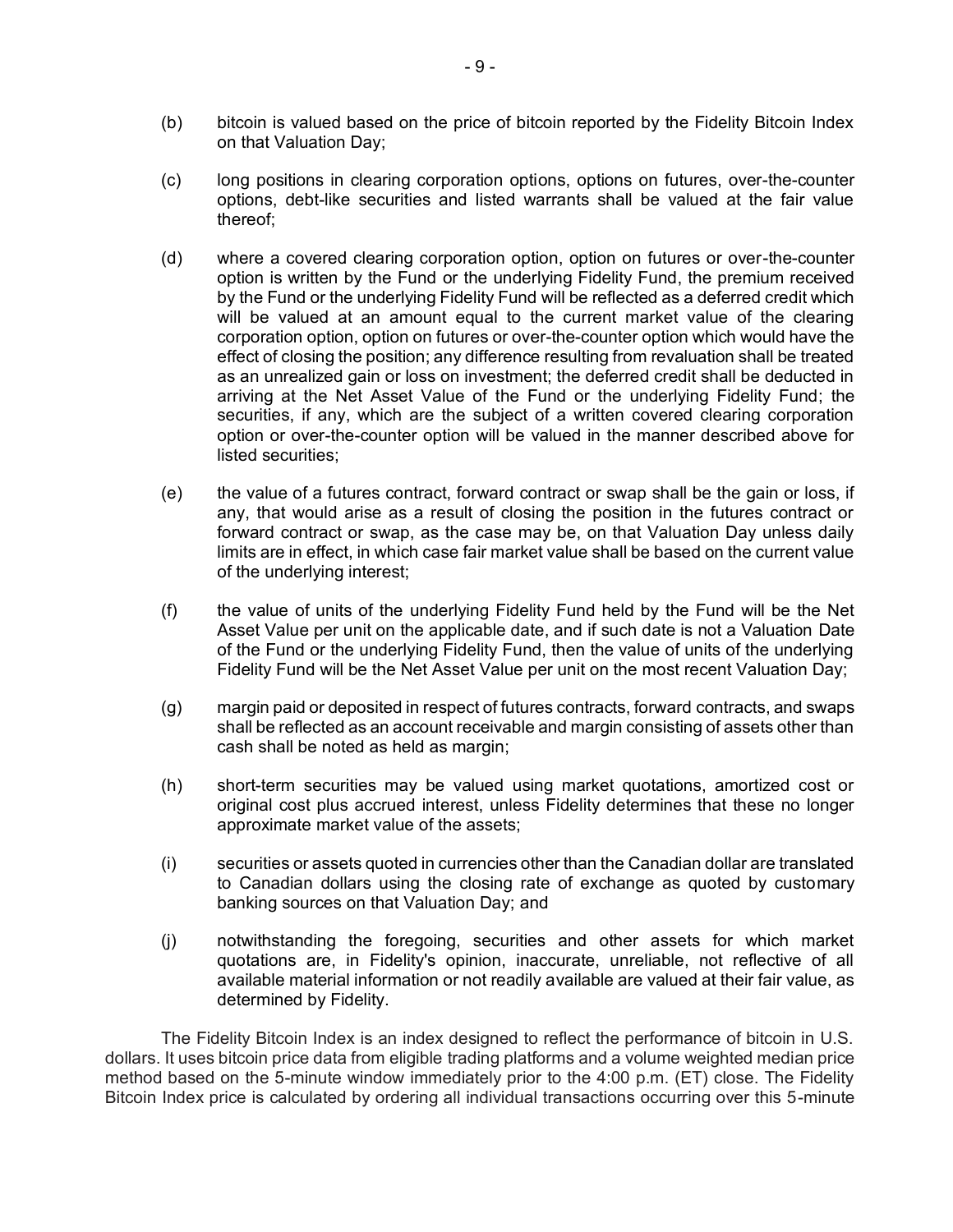time frame on the eligible trading platforms and selecting the price associated with the  $50<sup>th</sup>$  percentile of total volume. The Fidelity Index Committee reviews the Fidelity Bitcoin Index semi-annually for possible updates as a result of the maturation of the digital assets industry. In addition, the Fidelity Index Committee and the Fidelity Digital Asset Services Advisory Committee evaluate semi-annually all U.S. digital asset trading platforms and/or regulated digital asset trading platforms and may change the eligible trading platforms at that time or during market disruptions when a trading platform review is warranted.

The Declaration contains details of the method of determining the value of liabilities to be deducted in determining the Net Asset Value of the Fund. In arriving at the Net Asset Value, Fidelity will generally use the latest reported information available to it on the Valuation Day.

The financial statements of the Fund are required to be prepared in compliance with International Financial Reporting Standards ("**IFRS**"). The Fund's accounting policies for measuring the fair value of its investments under IFRS are identical to those used in measuring the Net Asset Value per unit for transactions with unitholders. However, if the closing price of a security of the Fund falls outside of the bid and ask price spread of the security, we may adjust the net assets attributable to holders of redeemable units per series per unit in the Fund's financial statements. As a result, the Net Asset Value per unit for transactions with unitholders may be different from the net assets attributable to holders of redeemable units per series per unit that is reported in the Fund's financial statements under IFRS.

The Net Asset Value of each series of the Fund and Net Asset Value per unit of the Fund are available on our website at www.fidelity.ca or on request, at no cost, by calling us at 1-800-263-4077 or by sending us an e-mail at cs.english@fidelity.ca (for assistance in English) or sc.francais@fidelity.ca (for assistance in French).

## <span id="page-10-0"></span>5. PURCHASES AND SWITCHES OF UNITS

## Purchases of Units

An investor may only purchase units of the Fund through a registered dealer. A completed purchase order received by Fidelity prior to 4:00 p.m. Toronto time (or such earlier time as the TSX closes) on a Valuation Day, will be processed at the Net Asset Value per unit calculated on that Valuation Day. A purchase order received after 4:00 p.m. Toronto time (or such earlier time as the TSX closes) on a Valuation Day or on a day other than a Valuation Day, will be processed at the Net Asset Value per unit calculated on the next following Valuation Day.

An investor's dealer is required to forward a purchase order to Fidelity on the same day on which the completed purchase order is received or, if received by the dealer after normal business hours or on any day that is not a business day, on the next business day. Whenever practicable, a dealer is required to transmit an investor's purchase order by courier, priority post or telecommunications facilities in order to expedite its receipt by Fidelity. It is the responsibility of each dealer to transmit orders to Fidelity in a timely manner. The cost of this transmittal, regardless of its form, must be borne by the dealer.

If a dealer suffers any losses arising from a failed settlement of a purchase of units, the dealer may be able to recover the shortfall from the investor.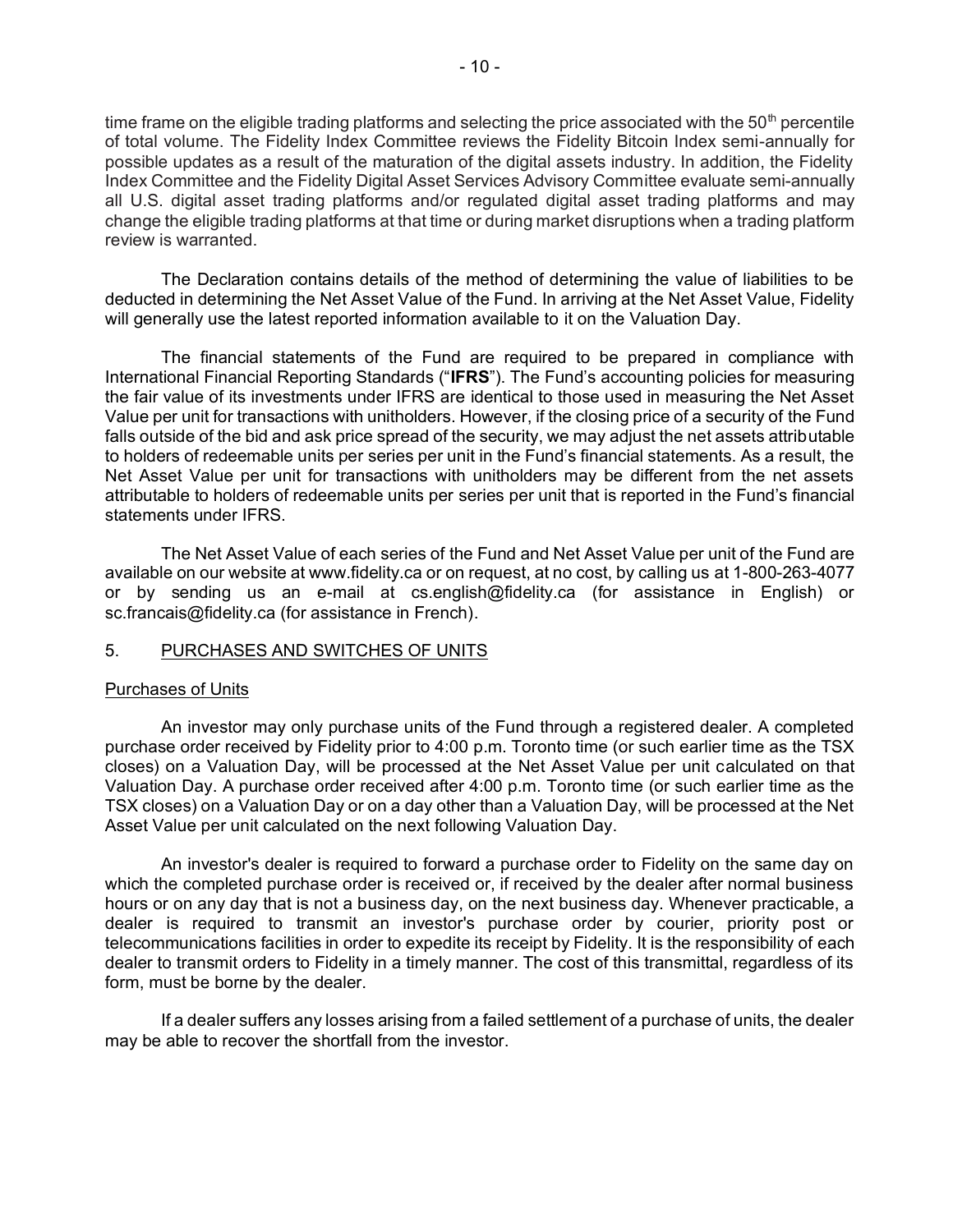#### Purchase Options

Series B units are sold only under the initial sales charge option. This sales option requires the payment of the Net Asset Value per unit and a negotiable sales charge which can be from 0% to 5% paid by the investor and is deducted as a percentage of the amount invested.

An investor wishing to purchase Series F or O units of the Fund, who qualifies for such purchase, will not pay a sales charge. Investors may also buy Series F units and pay fees to their dealers by entering into advisor service fee agreements that authorize Fidelity to redeem Series F units from their accounts that have a value equal to the amount of the fees payable by them to their dealers, plus applicable taxes, and to pay the proceeds to their dealers.

#### Regular Investment Program

An investor may establish a regular investment program that permits the investor to purchase units in amounts as little as \$25 per payment and at time intervals specified by the investor which are automatically deducted from the investor's bank account. The Net Asset Value per unit next determined following the time of the automatic deduction is the price which will be applied on each separate purchase. The required authorization form may be obtained from Fidelity or registered dealers.

Pursuant to (a) relief granted to the Fidelity Funds, and (b) a Blanket Decision of the Autorité des marchés financiers, the Fund is not required to deliver a copy of the Fund's most recently filed fund facts to participants in the regular investment program other than in connection with the participant's initial investment in the Fund. Under this relief, investors will not have a statutory right to withdraw their purchase of the Fund pursuant to the investment program, other than in respect of their initial purchase. However, investors continue to have all other statutory rights under securities law, including a misrepresentation right as described in the simplified prospectus and the fund facts, whether or not they have requested the most recently filed fund facts. An investor may cancel the regular investment program at any time.

## Switching Units to another Series of the Fund

Switching units from one series of the Fund to another series of the Fund is a redesignation that does not result in a disposition for tax purposes, unless units are redeemed to pay fees.

#### Switching Series B Units

You can switch from Series B units that you bought under the initial sales charge option to Series F or O units of the Fund. You may have to pay a fee to your dealer. You negotiate that fee with your financial advisor.

You can only switch to Series F units if you're eligible for this series or to Series O units with our approval.

## Switching Series F Units

You can switch from Series F units of the Fund to Series B or O units of the Fund. You may have to pay a fee to your dealer. You negotiate that fee with your financial advisor.

You can only switch to Series O units with our approval. No fee is payable for this switch.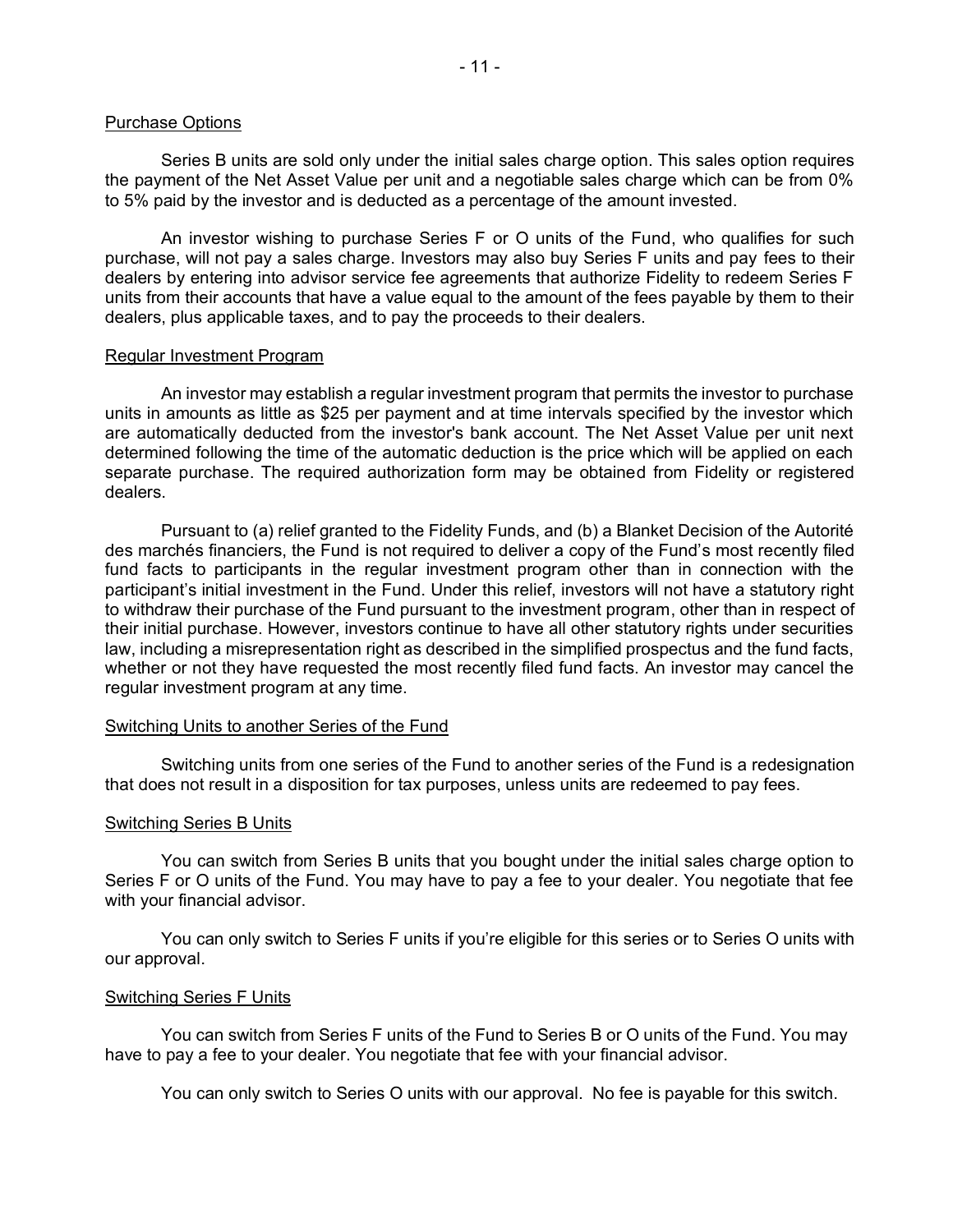#### Switching Series O Units

You can switch from Series O units of the Fund to Series B or F units of the Fund. You may have to pay a fee to your dealer. You negotiate that fee with your financial advisor.

You can only switch to Series F units if you are eligible for this series. No fee is payable for this switch.

#### Switching Units to another Fidelity Fund

You can switch your units of the Fund for units of another Fidelity Fund by redeeming units of the Fund and using the proceeds to buy units of the other Fidelity Fund. A redemption is a disposition for tax purposes. The tax consequences of redemptions are discussed under "Income Tax Considerations".

You may have to pay your dealer a switch fee. You negotiate that fee with your financial advisor. A short-term trading fee may also be payable. Any fees payable by you on a switch is satisfied by redeeming a sufficient number of the units being switched.

Unitholder eligibility to purchase Series F and O units, as well as the charges involved when a switch is implemented, are set out in the simplified prospectus of the Fund.

#### <span id="page-12-0"></span>6. REDEMPTION OF UNITS

Units of the Fund may be redeemed on any Valuation Day at the Net Asset Value per unit. Redemption instructions must be in writing and signed by the unitholder. If the redemption is for \$25,000 or more, the unitholder's signature must be guaranteed by a Canadian chartered bank, trust company or a member of a public stock exchange in Canada or be otherwise guaranteed to the satisfaction of Fidelity. If the unitholder is a corporation, partnership, agent, fiduciary or surviving joint owner, additional documentation of a customary nature may be required.

A redemption request received by Fidelity prior to 4:00 p.m. Toronto time (or such earlier time as the TSX closes) on a Valuation Day will receive the Net Asset Value per unit calculated on that Valuation Day. A redemption request received after 4:00 p.m. Toronto time (or such earlier time as the TSX closes) on a Valuation Day or on a day other than a Valuation Day will receive the Net Asset Value per unit calculated on the next following Valuation Day.

A redemption request is to be forwarded by the investor's dealer to Fidelity on the same day on which the completed redemption request is received. A dealer is required to transmit a unitholder's redemption request by courier, priority post or telecommunications facilities in order to expedite its receipt by Fidelity. The cost of this transmittal, regardless of its form, must be borne by the dealer.

Redemption requests will be processed in the order in which they are received. Fidelity will not process redemption requests specifying a forward date or specific price and redemption requests will not be processed before the Fund has received payment for the units that are the subject of the redemption request. Redemption requests involving transfers to or from registered plans may incur additional delays if the transfer documents are not completed in the manner prescribed by Canada Revenue Agency ("**CRA**") and release of the redemption proceeds cannot be made by the Fund until all administrative procedures involved with such registered plans are complete.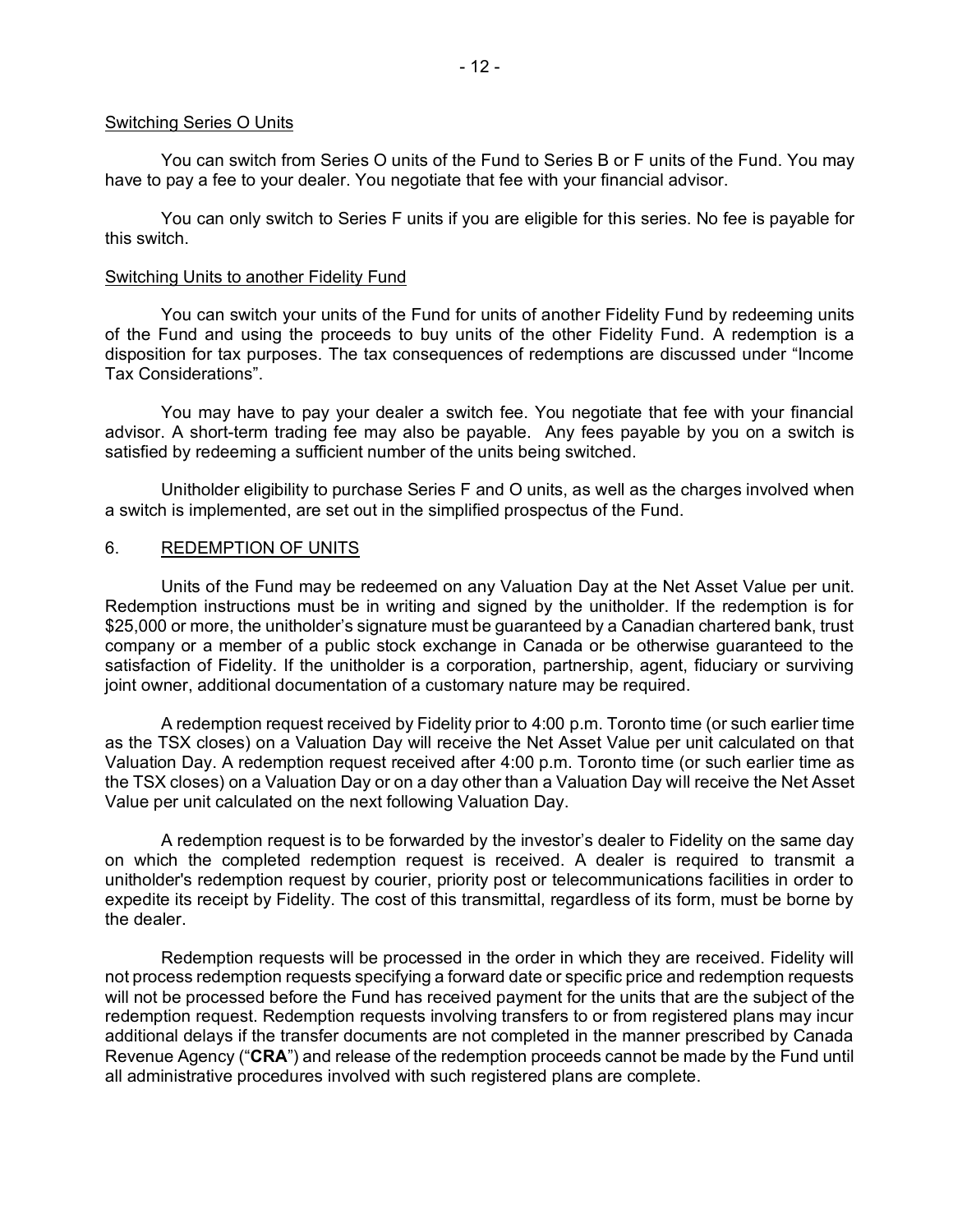If a dealer suffers any losses arising from an investor's failure to comply with the requirements of Fidelity or securities legislation when the investor redeems units, the dealer may be able to recover the shortfall from the investor.

Fidelity may temporarily suspend the right to tender units of the Fund for redemption or may postpone the date of payment upon redemption if we receive permission from the Ontario Securities Commission, or during all or part of a period where: (i) normal trading is suspended on any exchange on which securities or derivatives are listed which, in the aggregate, represent more than 50% by value or underlying market exposure of the total assets of the Fund and the securities or derivatives are not traded on any other exchange that is a reasonable alternative for the Fund; or (ii) if the right to tender for a redemption of units of the underlying Fidelity Fund that represents substantially all of the Fund's investment is suspended. For the purposes of the foregoing list, the value of permitted derivatives shall be deemed to be their underlying market exposure. During any period of suspension there will be no calculation of Net Asset Value per unit and no units will be issued or redeemed by the Fund. The calculation of the Net Asset Value per unit will resume when trading resumes on the exchange referred to in (i) or the right to tender for a redemption of units of an underlying Fidelity Fund referred to in (ii) is no longer suspended.

If the right to redeem units is suspended as described above and if a redemption request received during the period of suspension is not withdrawn by the end of the suspension period, the units will be redeemed by the Fund in accordance with the redemption request at the Net Asset Value per unit next calculated following the end of the suspension period. See "Calculation of Net Asset Value and Valuation of Portfolio Securities" for more information.

Where the holding of units by a unitholder is, in the reasonable opinion of Fidelity, detrimental to the Fund, Fidelity is entitled to cancel or redeem some or all of the units held by the unitholder. This could occur, for example, if the Fund is subject to penalties as a result of a unitholder's noncompliance with regulatory or tax requirements.

<span id="page-13-0"></span>The tax consequences of redemptions are discussed under "Income Tax Considerations".

## 7. MANAGEMENT OF THE FUND

## Manager

The Fund is managed by Fidelity which also serves as Trustee of the Fund. The head office of the Fund and Fidelity is at 483 Bay Street, Suite 300, Toronto, Ontario, M5G 2N7. Fidelity's toll free telephone number is 1-800-263-4077 and the website address is www.fidelity.ca. Fidelity, which was incorporated under the laws of Canada on February 13, 1987, continued under the laws of Ontario on August 9, 1989, amalgamated pursuant to the laws of Ontario effective January 1, 2004, continued under the laws of Alberta on September 26, 2007 and amalgamated pursuant to the laws of Alberta on January 1, 2010, January 1, 2011, January 1, 2016 and again on January 1, 2021, is a wholly-owned indirect subsidiary of 483A Bay Street Holdings LP.

Fidelity is part of a broader group of companies collectively known as "Fidelity Investments". Fidelity Investments has been in business for over 70 years and has grown to become one of the world's largest mutual fund companies. Fidelity Investments is a group of financial services companies, specializing in investment management, discount brokerage, customer service, transfer agent operations, communications and data processing.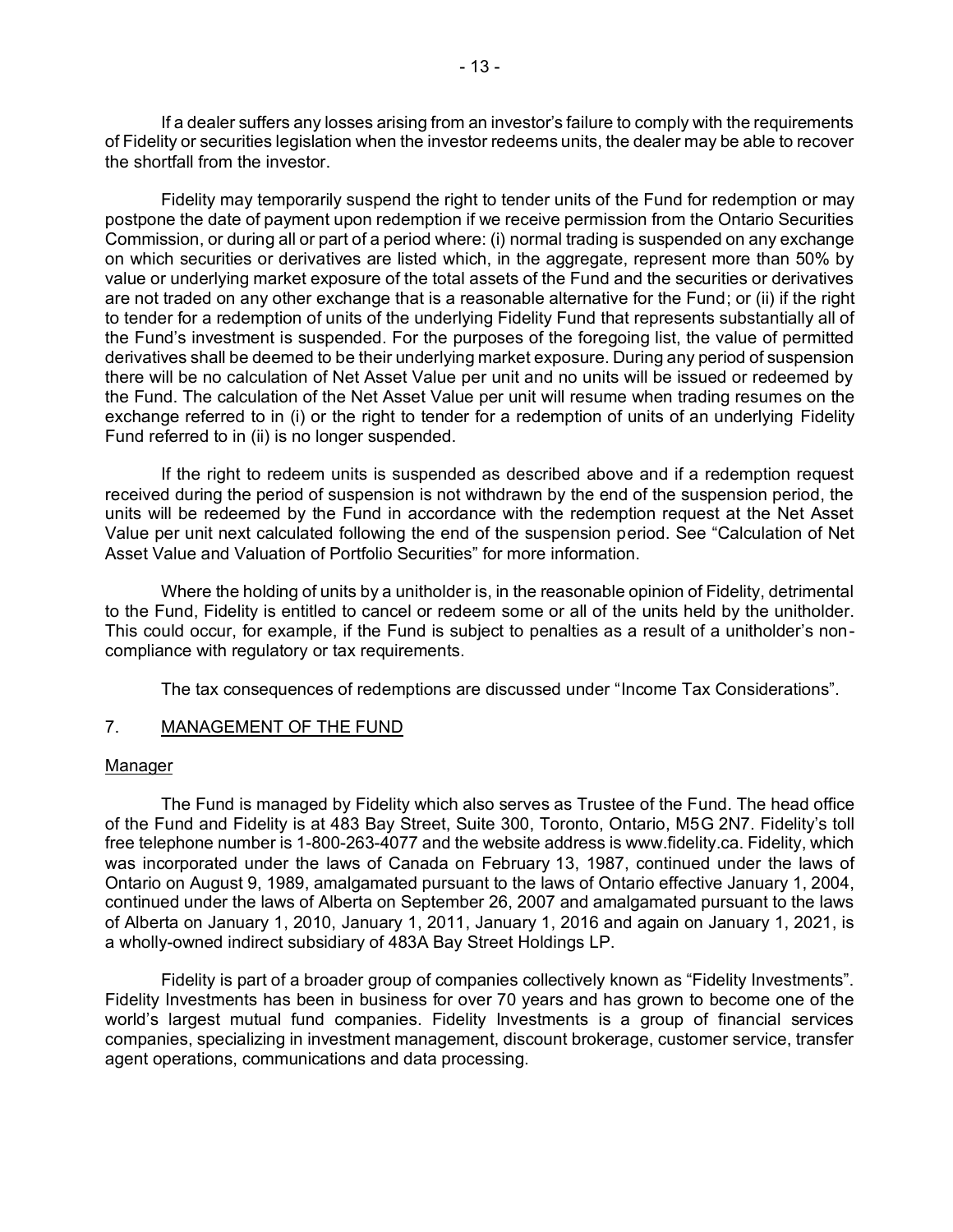Fidelity has entered into an Amended and Restated Master Management and Distribution Agreement (the "**Management Agreement**") dated November 22, 2021, as amended, with respect to the Fund. Under the terms of the Management Agreement, Fidelity has agreed to provide or arrange for the provision of all general management and administrative services required by the Fund in its day-to-day operations, including bookkeeping, record-keeping and other administrative services for the Fund.

The Management Agreement continues indefinitely for the Fund unless terminated upon 60 days' written notice by either Fidelity or the Fund or as a result of the insolvency or default of either party or should either party cease to carry on business. The Management Agreement permits Fidelity to appoint agents to assist it in performing all necessary services required by the Fund. The Management Agreement may not be assigned by Fidelity without the consent of the Canadian Securities Administrators and the prior approval of the unitholders of the Fund, unless the assignment is to a company affiliated with Fidelity within the meaning of the *Securities Act* (Ontario).

The Declaration and the Management Agreement permit Fidelity to delegate all or any part of its duties to be performed pursuant to the terms of the Declaration and the Management Agreement. The Declaration and the Management Agreement require Fidelity and any person retained by Fidelity to act honestly, in good faith and in the best interests of the Fund and to exercise the degree of care, diligence and skill that a reasonably prudent person would exercise in the circumstances. Fidelity will be liable to the Fund in the event of any failure to so act by Fidelity or any associate or affiliate of Fidelity or by any of its or their respective directors, officers or employees, but will not otherwise be liable to the Fund in respect of any matter provided that in respect of such matter Fidelity has acted in accordance with the standard of care referred to above.

Fidelity acts and may hereafter act or continue to act as trustee, manager, investment adviser or portfolio manager of other mutual funds and as adviser to other clients.

#### Executive Officers and Directors of Fidelity

The following are the names, municipalities of residence, offices and principal occupations or business activities during the five years preceding the date hereof of the directors and senior officers of Fidelity. If more than one position has been held with Fidelity within the past five years, only the current position has been provided.

| Name and Municipality<br>of Residence      | <b>Office</b>                                         | <b>Principal Occupation</b><br>for Last Five Years |
|--------------------------------------------|-------------------------------------------------------|----------------------------------------------------|
| <b>Michael Barnett</b><br>Toronto, Ontario | <b>Executive Vice-</b><br>President,<br>Institutional | Executive Vice-President, Institutional.           |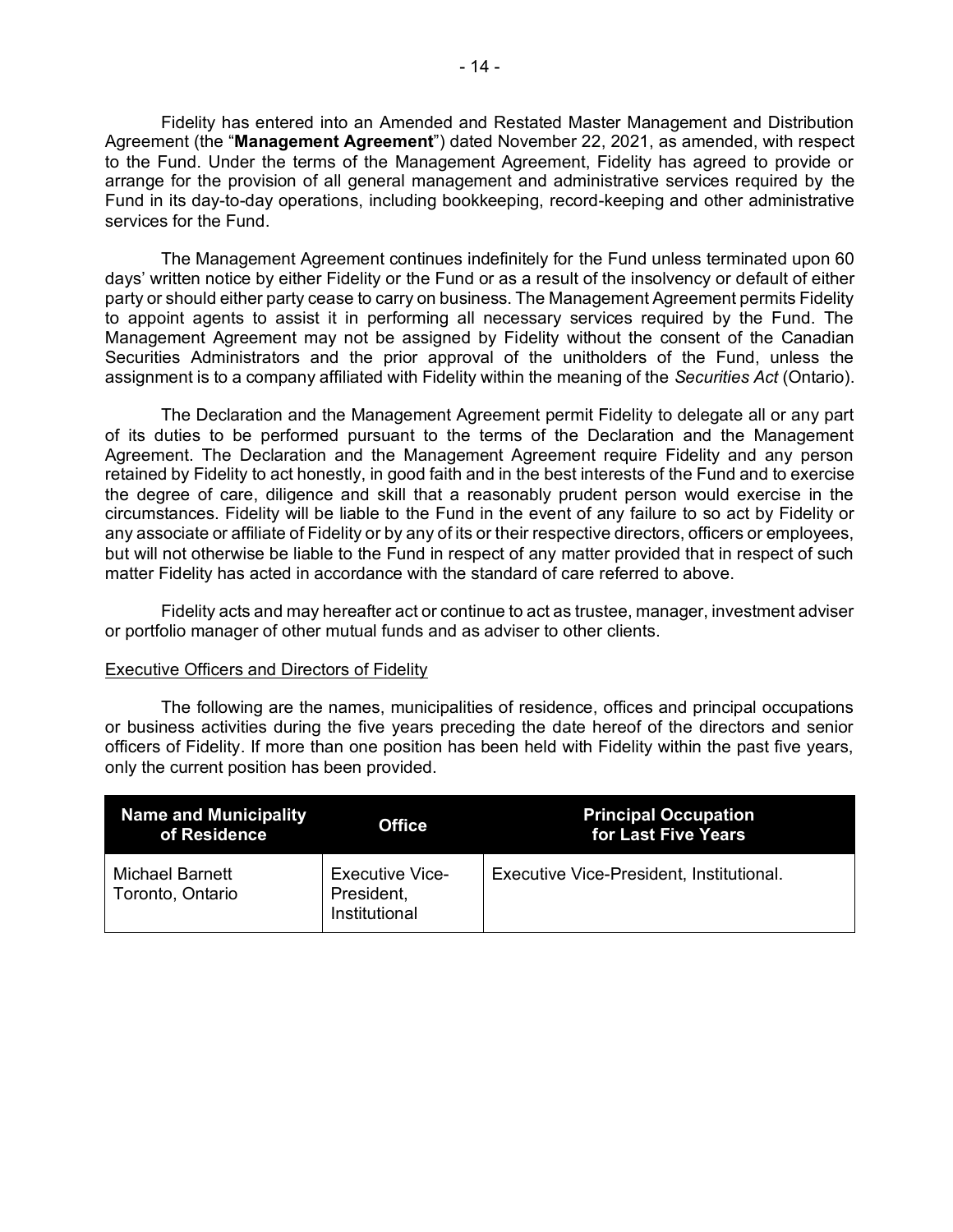| <b>Name and Municipality</b><br>of Residence   | <b>Office</b>                                                                                                                                                             | <b>Principal Occupation</b><br>for Last Five Years                                                                                                       |
|------------------------------------------------|---------------------------------------------------------------------------------------------------------------------------------------------------------------------------|----------------------------------------------------------------------------------------------------------------------------------------------------------|
| W. Sian Burgess<br>Toronto, Ontario            | Senior Vice-<br>President, Fund<br>Oversight,<br>Secretary, Chief<br>Compliance<br>Officer, Chief<br>Privacy Officer and<br><b>Chief Anti-Money</b><br>Laundering Officer | Senior Vice-President, Fund Oversight,<br>Secretary, Chief Compliance Officer, Chief<br>Privacy Officer and Chief Anti-Money<br>Laundering Officer.      |
| David Bushnell<br>East York, Ontario           | Senior Vice-<br>President, Advisor<br><b>Distribution</b>                                                                                                                 | Senior Vice-President, Advisor Distribution.<br>Prior thereto, Senior Vice-President, Marketing<br>and Vice-President, Regional Sales.                   |
| Kelly Creelman<br>Coldwater, Ontario           | Senior Vice-<br>President,<br>Products and<br>Marketing, and<br><b>Director</b>                                                                                           | Senior Vice-President, Products and<br>Marketing. Prior thereto, Senior Vice-<br>President, Products and Vice-President, Retail<br>Products & Solutions. |
| Peter Eccleton<br>Toronto, Ontario             | <b>Director</b>                                                                                                                                                           | Self-employed consultant. Prior thereto,<br>Partner, PricewaterhouseCoopers LLP.                                                                         |
| Diana Godfrey<br>Burlington, Ontario           | Senior Vice-<br>President,<br><b>Human Resources</b>                                                                                                                      | Senior Vice-President, Human Resources.<br>Prior thereto, Vice-President, Human<br>Resources.                                                            |
| John E. Hall<br>Mono, Ontario                  | <b>Director</b>                                                                                                                                                           | Self-employed advisor. Prior thereto, Partner,<br><b>Borden Ladner Gervais LLP</b>                                                                       |
| <b>Andrew Marchese</b><br>Burlington, Ontario  | <b>Chief Investment</b><br>Officer and<br><b>Director</b>                                                                                                                 | Chief Investment Officer.                                                                                                                                |
| <b>Philip McDowell</b><br>Mississauga, Ontario | <b>Chief Financial</b><br>Officer, Senior<br>Vice-President and<br><b>Director</b>                                                                                        | <b>Chief Financial Officer and Senior Vice-</b><br>President.                                                                                            |
| <b>Cameron Murray</b><br>Toronto, Ontario      | Senior<br>Vice-President,<br><b>Client Services,</b><br><b>Chief Information</b><br>Officer and<br><b>Director</b>                                                        | Senior Vice-President, Client Services and<br>Chief Information Officer.                                                                                 |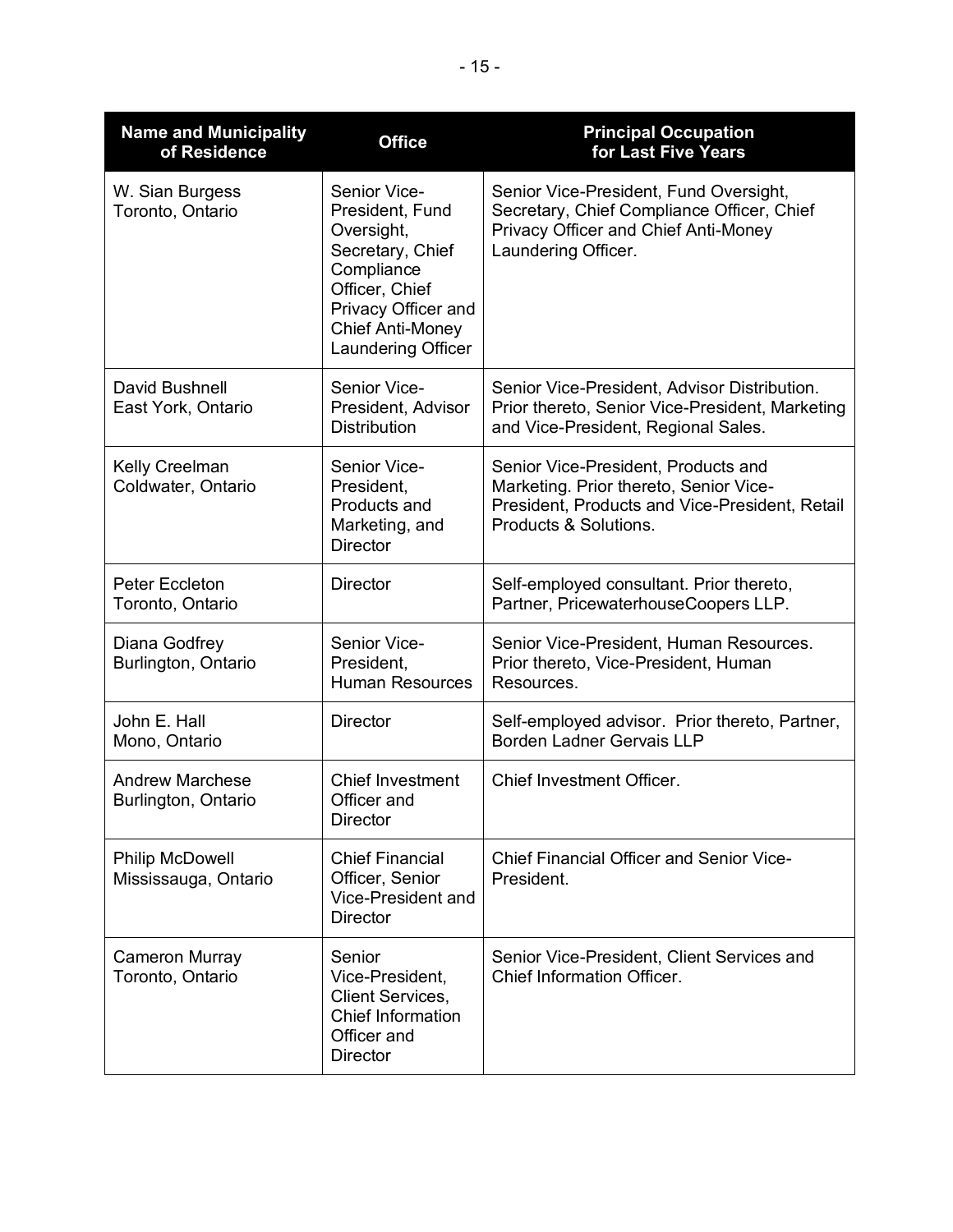| <b>Name and Municipality</b><br>of Residence | <b>Office</b>                                                                                            | <b>Principal Occupation</b><br>for Last Five Years                                                                              |
|----------------------------------------------|----------------------------------------------------------------------------------------------------------|---------------------------------------------------------------------------------------------------------------------------------|
| <b>Barry Myers</b><br>Toronto, Ontario       | <b>Director</b>                                                                                          | Self-employed advisor. Prior thereto, Partner,<br>PricewaterhouseCoopers LLP.                                                   |
| <b>Andrew Pringle</b><br>Toronto, Ontario    | <b>Director</b>                                                                                          | Partner and Chairman, RP Investment<br>Advisors LP. Chair of the Board of Trustees of<br>the McMichael Canadian Art Collection. |
| <b>Robert Strickland</b><br>Toronto, Ontario | President, Chief<br>Executive Officer,<br><b>Ultimate</b><br>Designated<br>Person and<br><b>Director</b> | President and Chief Executive Officer.                                                                                          |
| Don Wilkinson<br>Mississauga, Ontario        | <b>Director</b>                                                                                          | Self-employed advisor. Prior thereto, Partner,<br>Deloitte Canada.                                                              |

## Portfolio Adviser

Fidelity is the portfolio adviser of the Fund. Fidelity provides its advisory services to the Fund under the Management Agreement. The Management Agreement is described above under "Management of the Fund – Manager".

The Management Agreement is in effect for an indefinite period. The Management Agreement continues in force unless terminated by a party giving 60 days' prior written notice.

Fidelity provides investment advice with respect to the Fund's investment portfolio and arranges for the acquisition and disposition of all portfolio investments, including all necessary brokerage arrangements, if applicable. In doing so Fidelity may place orders on behalf of the Fund for the purchase and sale of portfolio securities through brokers or dealers who are affiliates or subsidiaries of Fidelity or in which any one of them have a financial interest, provided that such orders are to be executed on terms and conditions as favourable to the Fund as could be expected to be obtained from other brokers or dealers and at commission rates comparable to that which would have been charged by such other brokers or dealers. Fidelity will at all times be responsible for the management of the portfolio of the Fund.

The following are the names of the persons who are principally responsible for the day-today management of the portfolio of the Fund and of Fidelity Advantage Bitcoin ETF™, the underlying Fidelity Fund in which the Fund invests substantially all of its assets, and their business experience during the five years preceding the date hereof.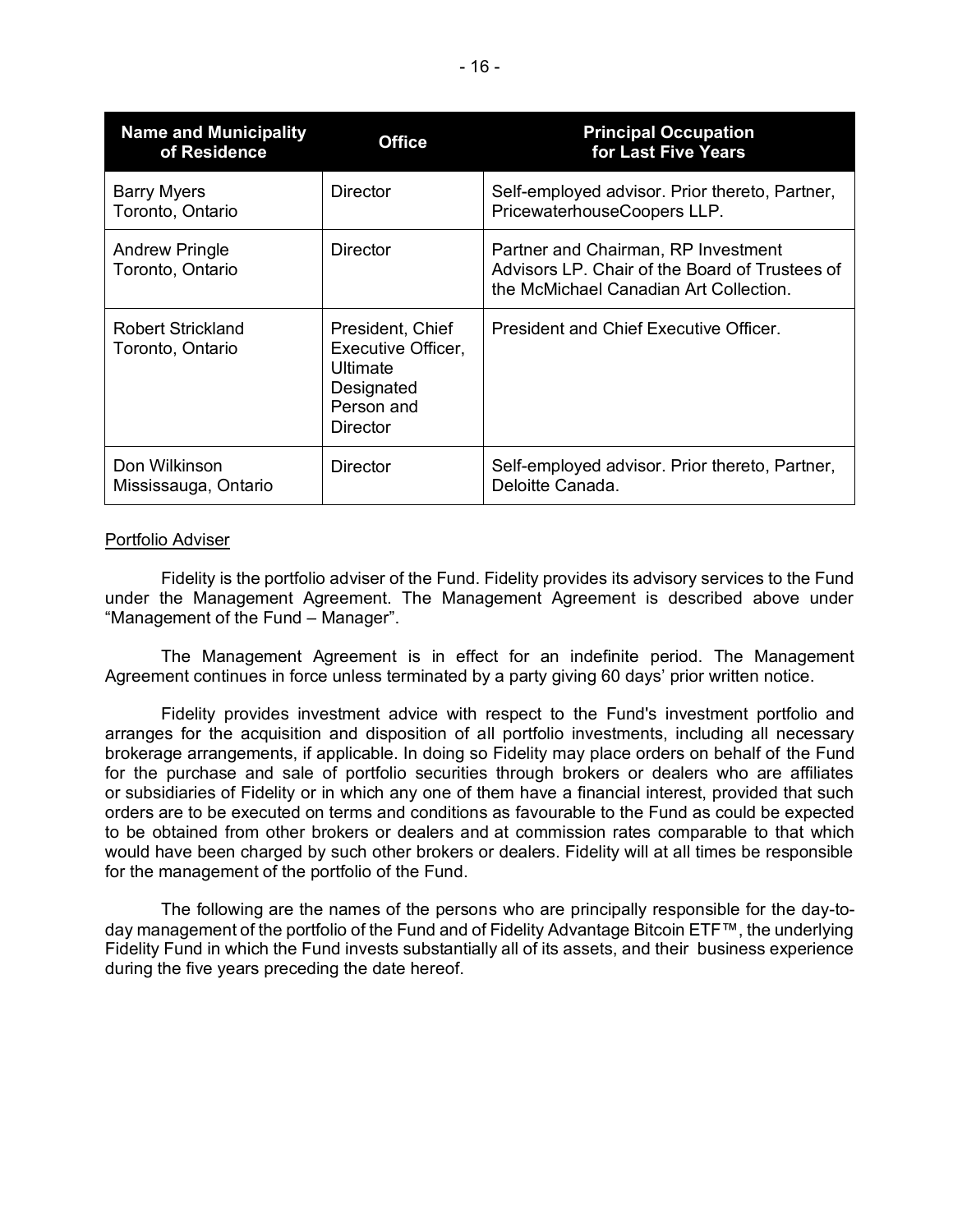| <b>Funds</b>                                                                                             | <b>Individual</b>                                                        | <b>Details of Experience</b>                                                                                                                                                                                                                           |
|----------------------------------------------------------------------------------------------------------|--------------------------------------------------------------------------|--------------------------------------------------------------------------------------------------------------------------------------------------------------------------------------------------------------------------------------------------------|
| <b>Fidelity Advantage Bitcoin</b><br>ETF Fund™<br><b>Fidelity Advantage Bitcoin</b><br>FTF <sub>TM</sub> | <b>Edward Lui</b><br>B.Comm, CFA<br>(lead manager)<br>(Fidelity)         | Mr. Lui joined the Fidelity Investments<br>organization in 2007 as director of institutional<br>client management. He is currently a portfolio<br>manager and an institutional portfolio<br>consultant at Fidelity.                                    |
|                                                                                                          | Reetu Kumra<br>MA,<br>Hon.BSc,<br>MBA, CFA<br>(co-manager)<br>(Fidelity) | Ms. Kumra joined the Fidelity Investments<br>organization in 2012 and has 13 years of<br>investment management and consulting<br>experience, most recently in fixed-income and<br>equity research. She is currently a research<br>analyst at Fidelity. |

Quarterly reviews of the Fund are conducted by the senior investment officers at Fidelity responsible for oversight of the portfolio manager of the Fund. The quarterly reviews include the analysis of the Fund's performance over the previous quarter and a review of the portfolio manager's outlook for the Fund.

Fidelity now acts and may hereafter act as investment adviser to, or portfolio manager of, other mutual funds and clients. If the availability of any particular security is limited and such security is in keeping with the fundamental investment objective of the Fund and also one or more other mutual funds or discretionary accounts for which Fidelity acts or may hereafter act, such security will be allocated on a fair and equitable basis as determined by Fidelity.

## Brokerage Arrangements

Fidelity's policy regarding purchases and sales of portfolio assets is to give primary consideration to obtaining the most favourable prices and efficient execution of transactions under the circumstances. Consistent with this policy, when portfolio transactions are effected on an exchange or trading platform, Fidelity's policy is to pay commissions that are considered fair and reasonable without necessarily determining that the lowest possible commissions are paid in all circumstances. In seeking to determine the reasonableness of brokerage commissions or other fees paid in any transaction, Fidelity relies upon its experience and knowledge regarding commissions various broker-dealers generally charge.

## Custodian

The Fund has entered into a Master Mutual Fund Custodial Services Agreement (the "**Custodian Agreement**") dated as of November 6, 2012, as amended, with State Street Trust Company Canada (the "**Custodian**") of Toronto, Ontario to act as custodian of the Fund's portfolio assets, other than short positions. The Custodian Agreement continues indefinitely for the Fund unless terminated upon 180 days' written notice by the Custodian, upon 30 days' written notice given by the Fund, or upon receipt of written notice by the Custodian from the Fund in circumstances where the Fund has determined that there is a reasonable basis to conclude that the Custodian is insolvent or that its financial condition is deteriorating in a material respect.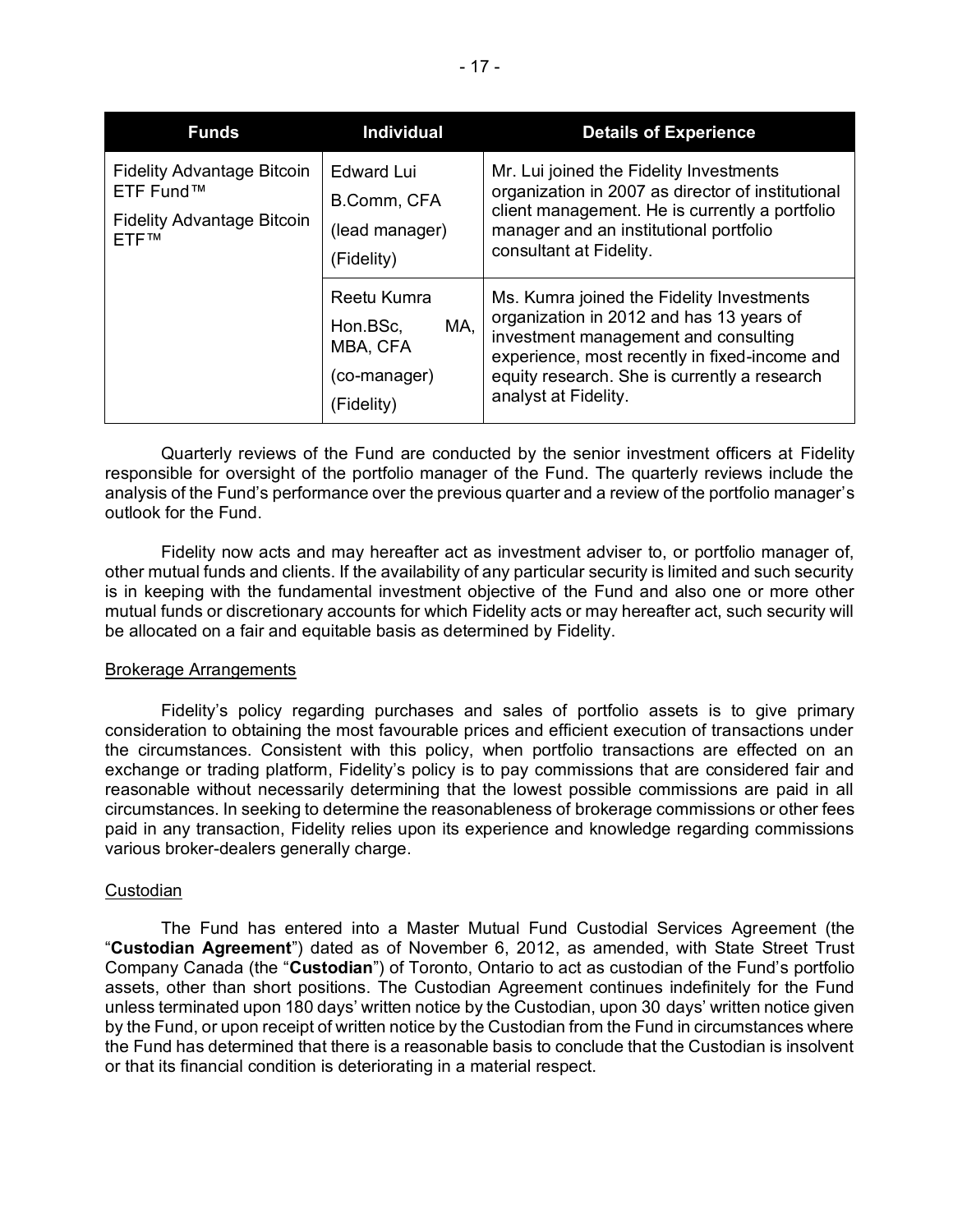The cash, securities and other assets of the Fund will be held by the Custodian at its principal office or at one or more of its branch offices or at offices of sub-custodians appointed by the Custodian domestically or in other countries.

Where the Fund makes use of clearing corporation options, options on futures or futures contracts, the Fund may deposit portfolio securities or cash as margin in respect of such transactions with a dealer, or in the case of forward contracts, with the other party thereto, in any such case in accordance with the policies of the Canadian securities authorities.

Fidelity Clearing Canada ULC has been retained to act as the custodian of the underlying Fidelity Fund.

#### Auditor

The auditor of the Fund is PricewaterhouseCoopers LLP of Toronto, Ontario. Any change in the auditor of the Fund may be made only with the approval of the IRC of the Fund and upon 60 days prior written notice to unitholders in accordance with securities regulations.

#### Registrar and Transfer Agent

Pursuant to the Management Agreement, Fidelity is the registrar and transfer agent of the Fund. Fidelity maintains the register of units of the Fund at its offices in Toronto, Ontario.

#### Securities Lending Agent

The Fund has entered into a Securities Lending Authorization Agreement (the "**Securities Lending Agreement**") dated as of November 16, 2012, as amended, with State Street Bank and Trust Company (the "**Securities Lending Agent**"), of Boston, Massachusetts, a sub-custodian of the Fund. The Securities Lending Agent is not an affiliate or associate of Fidelity. The Securities Lending Agreement appoints the Securities Lending Agent to act as agent for securities lending transactions for the Fund that may engage in securities lending and to execute in the Fund's name and on its behalf, securities lending agreements with borrowers in accordance with NI 81-102. The Securities Lending Agreement stipulates that the collateral received by the Fund in a securities lending transaction must have a market value of at least 105% of the value of the securities loaned. Under the Securities Lending Agreement, the Securities Lending Agent indemnifies the Fund from certain losses incurred in connection with the Securities Lending Agent's breach of its standard of care and default by a borrower. The Securities Lending Agreement may be terminated with respect to the Fund at any time with or without cause by either party upon delivery to the other party of written notice specifying the date of such termination, which shall not be less than five days after the receipt of such notice.

## **Other Service Providers**

Fidelity has an arrangement with Fidelity Service Company, Inc. ("**FSC**") of Boston, Massachusetts for FSC to provide fund accounting and investment management support services to the Fund, including calculating the daily Net Asset Value per unit for the Fund. These services are provided by Fidelity Fund and Investment Operations (FFIO), a division of FSC. The agreement between Fidelity and FSC is in effect for an indefinite period and continues in force unless terminated by a party giving six months prior written notice.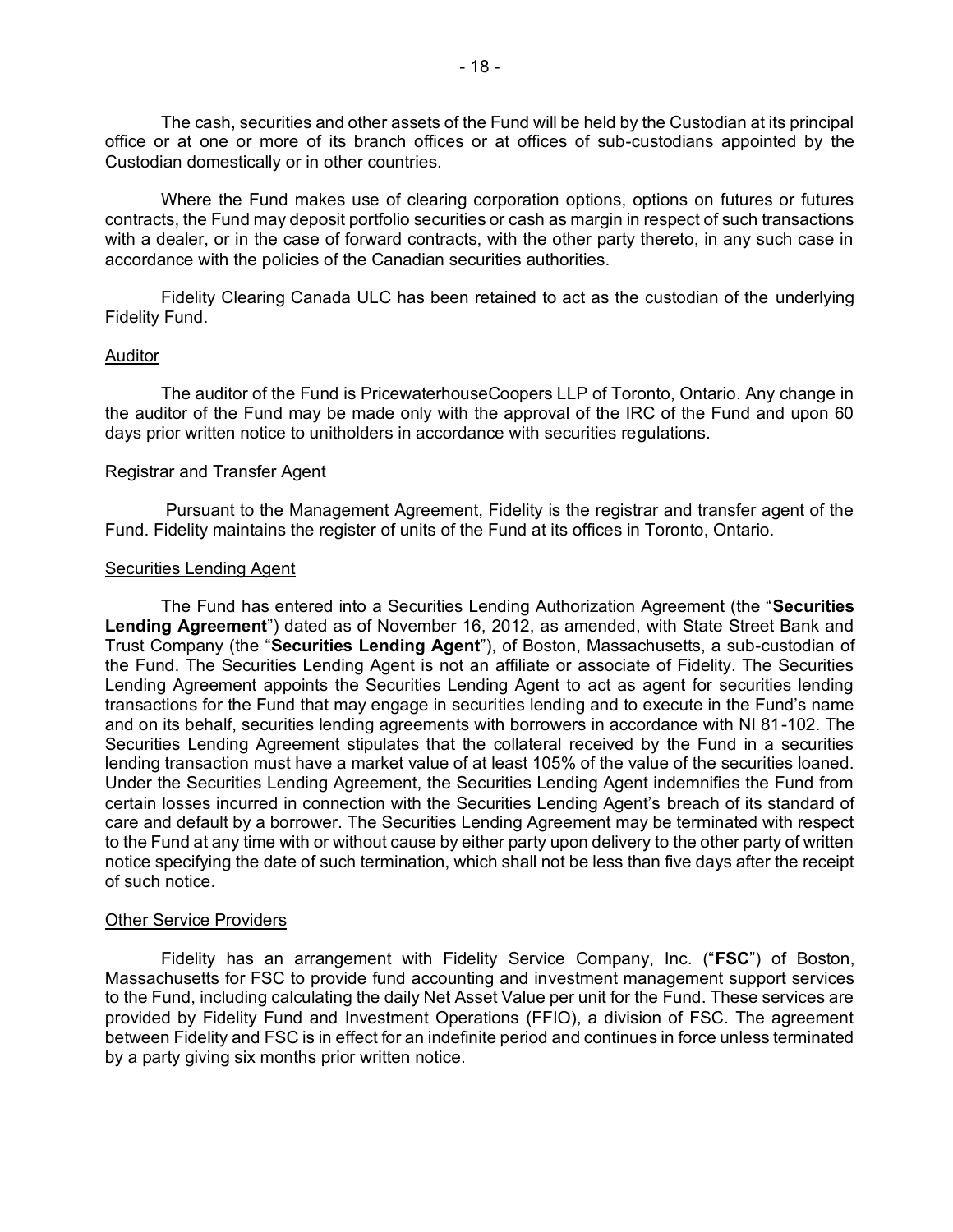## <span id="page-19-0"></span>8. CONFLICTS OF INTEREST

## Principal Holders of Units

As at the date of this document, Fidelity owned (beneficially and of record) units of the Fund as follows:

| <b>Fund</b>                          | <b>Series</b> | Number of<br>Units | Percentage of<br>Units of the<br><b>Series Owned</b> |
|--------------------------------------|---------------|--------------------|------------------------------------------------------|
| Fidelity Advantage Bitcoin ETF Fund™ | B             | 7,000              | 100%                                                 |
|                                      |               | 7,000              | 100%                                                 |
|                                      |               | 1,000              | 100%                                                 |

As at the date of this document, the only shareholder known to Fidelity to own, of record or beneficially more than 10% of the issued and outstanding shares of Fidelity was BlueJay Lux 1 s.a.r.l. which owns directly 1,000 common shares, representing 100% of the issued and outstanding common shares of Fidelity. As at the date of this document, 483A Bay Street Holdings LP owns directly 100% of the issued and outstanding shares of BlueJay Lux 1 s.a.r.l., and 483A Bay Street Holdings LP in turn is owned 49% by Fidelity Canada Investors LLC ("**FCI**") and 51% owned by FIL Limited ("**FIL**") (as shown in the diagram below).

As at the date of this document, members of the Johnson family, including Abigail P. Johnson are the predominant owners, directly or through trusts, of Series B voting common units of FCI, representing 49% of the voting power of FCI. The Johnson family group and all other Series B unitholders have entered into a voting agreement under which all Series B units will be voted in accordance with the majority vote of Series B units. Accordingly, through their ownership of voting common units and the execution of the voting agreement, members of the Johnson family group may be deemed to form a controlling group with respect to FCI. As at the date of this document, members of the Johnson family group are the predominant owners, directly or through trusts or other legal structures, of FIL. While the Johnson family group's ownership of FIL voting stock may fluctuate from time to time as a result of changes in the total number of shares of FIL voting stock outstanding, it normally represents more than 25%, but under FIL's by-laws can represent no more than 48.5%, of the total votes which may be cast by all holders of FIL voting stock. Accordingly, through their ownership, members of the Johnson family group may be deemed to form a controlling group with respect to FIL.

As at the date of this document, members of the IRC did not own beneficially, directly or indirectly, in aggregate (i) any class of voting or equity securities of Fidelity, or (ii) more than 0.1% of any class of voting or equity securities of any person or company that provides services to the Fund or to Fidelity.

## Affiliated Entities

The following diagram shows the ownership structure of Fidelity.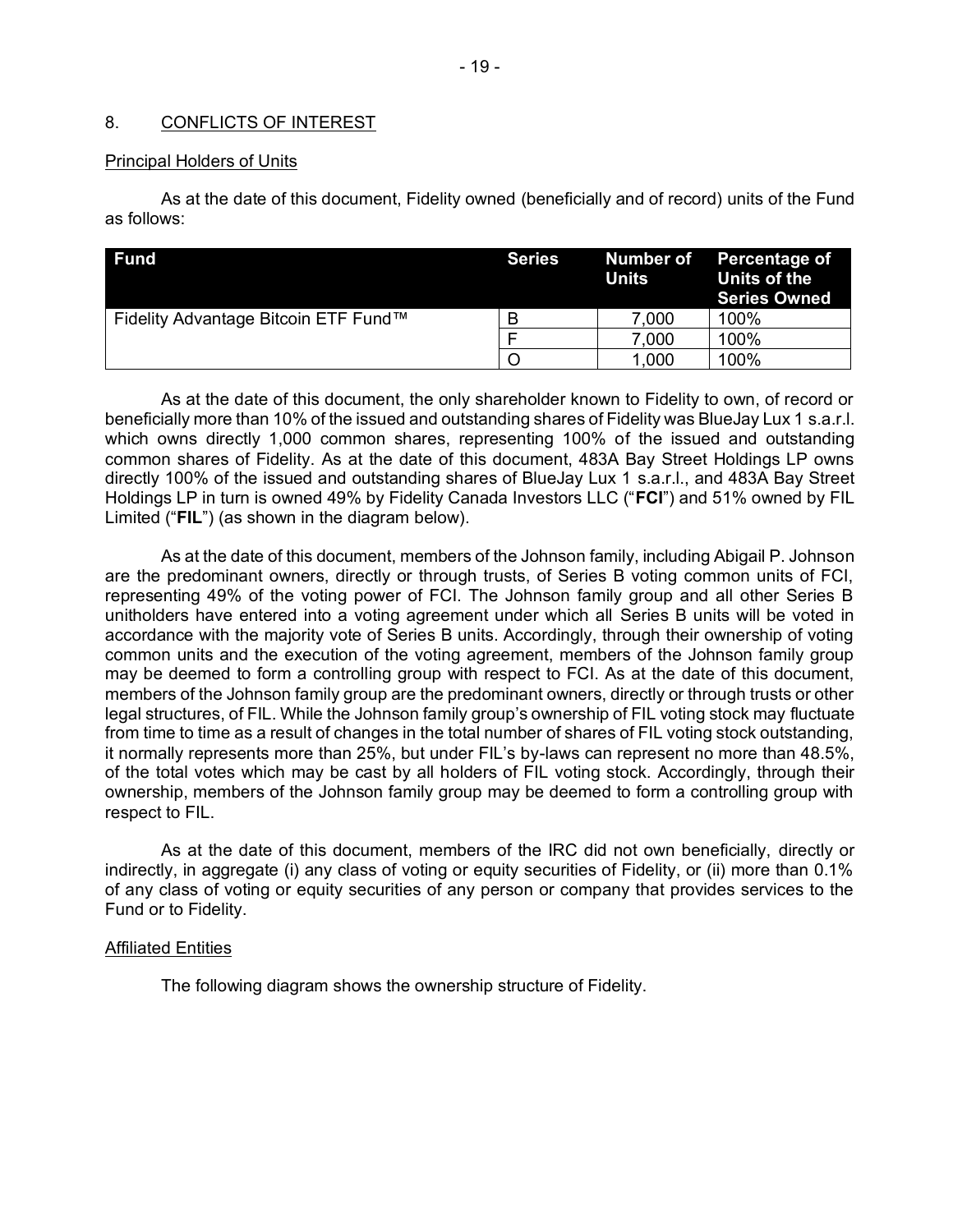

The amount of fees received by Fidelity from the Fund will be disclosed in the audited financial statements of the Fund.

## <span id="page-20-0"></span>9. FUND GOVERNANCE

## **General**

The Fund is organized as a unit trust. Fidelity, as Manager and Trustee, is ultimately responsible for fund governance, which is the responsibility of Fidelity's board of directors. Currently, the board of directors consists of ten individuals. Five members of the board, Messrs. Myers, Eccleton, Pringle, Hall and Wilkinson, are independent in that they are not members of the management of Fidelity nor are they employed by Fidelity or any of its affiliates. Details of the members of Fidelity's board of directors are described above under "Executive Officers and Directors of Fidelity".

## Members and Mandate of the IRC

As at the date of this annual information form, the following individuals are the members of the IRC of the Fidelity Funds:

James E. Cook (Chair) - Etobicoke, Ontario Douglas Nowers - Toronto, Ontario Richard J. Kostoff - Toronto, Ontario

Frances Horodelski - Toronto, Ontario

The following is the mandate of the IRC as required under NI 81-107:

(a) review a conflict of interest matter, including any related policies and procedures, referred to it by Fidelity and make recommendations to Fidelity regarding whether the proposed action of Fidelity in respect of the conflict of interest matter achieves a fair and reasonable result for the applicable Fidelity Funds;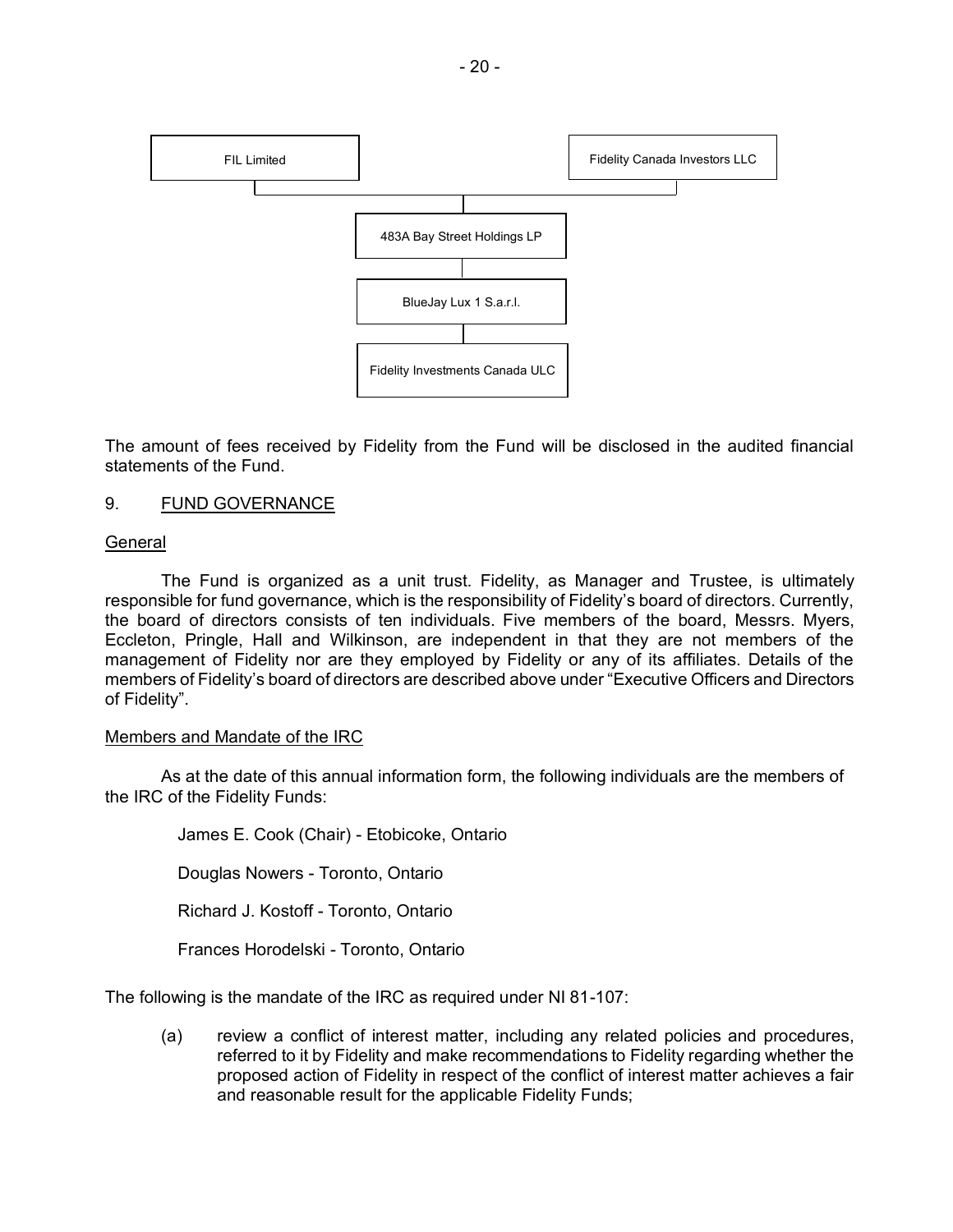- (b) consider and approve, if deemed appropriate, Fidelity's proposed action on a conflict of interest matter that Fidelity refers to the IRC for approval; and
- (c) perform such other duties, recommendations and approvals as may be permitted of the IRC under applicable securities laws.

#### Policies and Practices

Fidelity has developed policies that aim to manage the Fund's and the underlying Fidelity Fund's investment risks, such as market and credit risks, as well as non-investment risks, such as counterparty, trading, compliance, foreign markets and technology risks. In addition, Fidelity has adopted numerous policies to address conflicts of interest, as required by NI 81-107. The activities of the Fund and the underlying Fidelity Fund are monitored by Fidelity's compliance department. The chief compliance officer provides regular reports to Fidelity's board of directors.

When it markets and advertises the Fund, Fidelity is required to comply with certain laws and policies, including Part 15 of NI 81-102 and NI 81-105. Fidelity has established policies and procedures to ensure it complies with these requirements. For example, Fidelity has prepared an Advertising & Sales Communications Compliance Manual for internal Fidelity use. The manual is used by Fidelity's product and marketing departments when preparing advertising and other promotional materials and broadcasts. It describes the requirements of securities laws and policies as well as Fidelity's policies regarding the content of these materials and broadcasts.

Fidelity has developed a Code of Ethics. The purpose of the Code is to aim to ensure that when employees of Fidelity buy or sell securities for their personal accounts, they do not create actual or potential conflicts with the Fidelity Funds.

## Policies related to Derivatives

The Fidelity Funds (other than money market funds) are allowed to use derivatives. See "Derivative risk" in the simplified prospectus. The Fund may use derivatives in accordance with the limits, restrictions and practices set by the Canadian Securities Administrators ("**CSA**") for alternative mutual funds or as permitted under the terms of exemptive relief obtained from the CSA. Fidelity has adopted a written Derivatives Policy to aim to ensure that the use of derivatives by the Fund complies with applicable regulatory requirements and address any risk associated with derivative instruments. Fidelity has appointed a supervising officer who is responsible for the oversight of derivative activity in the Fund. In addition, compliance personnel at Fidelity review the use of derivatives as part of their ongoing review of Fund activity. At present, Fidelity does not simulate stress conditions to measure risk in connection with the use of derivatives.

#### Policies related to Securities Lending Transactions

The Fund may engage in securities lending transactions only as permitted under securities law. The Custodian or a sub-custodian will act as agent for the Fund in administering securities lending transactions, including negotiating the agreements, assessing the creditworthiness of counterparties and collecting the fees earned by the Fund. The agent will also monitor the collateral provided to ensure that it remains within the prescribed limits. Fidelity has written policies and procedures in respect of securities lending transactions. Fidelity sets credit limits in an effort to control risk. The Fund Treasurer's Office is responsible for reviewing the written policies and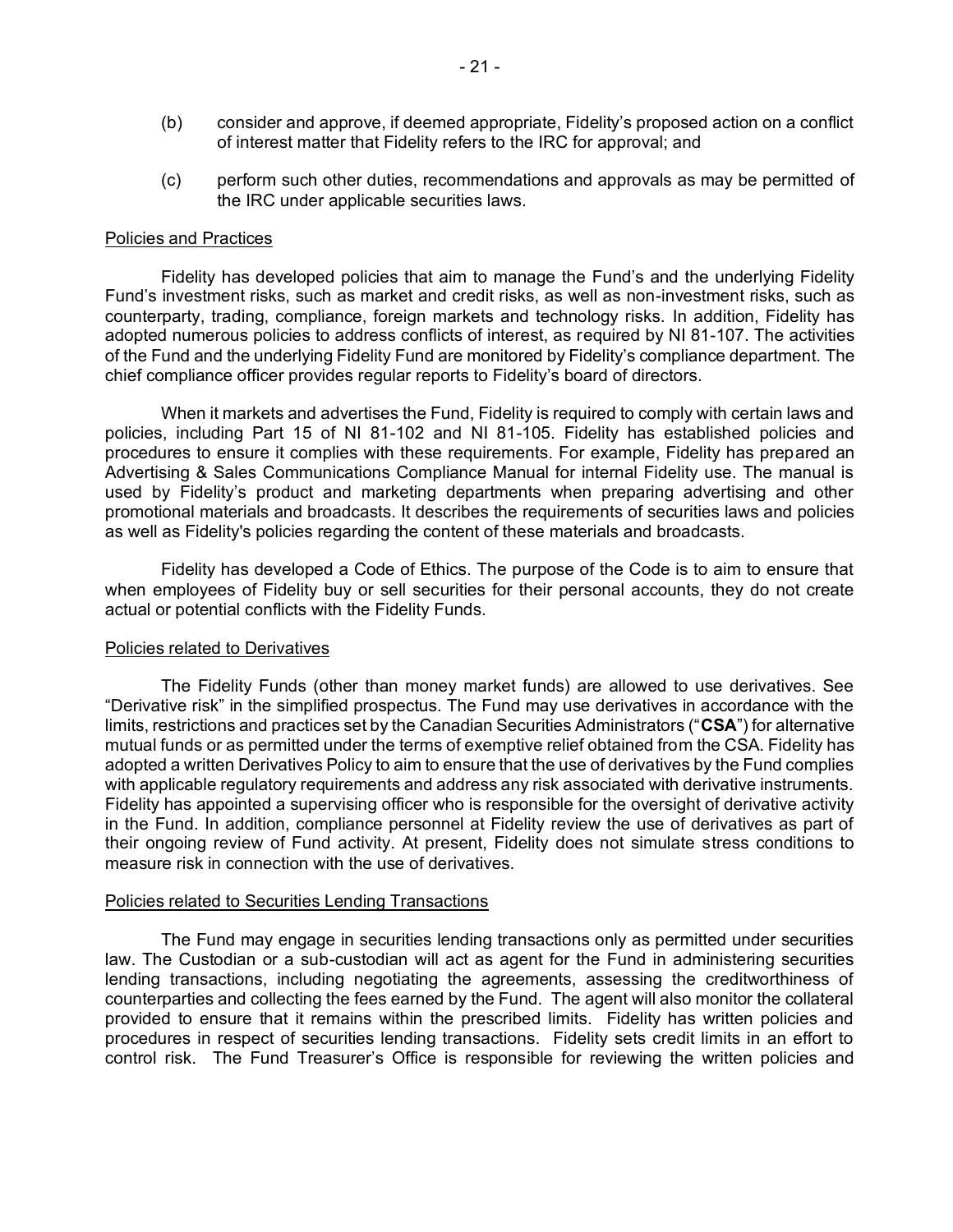procedures for securities lending transactions. At present, Fidelity does not simulate stress conditions to measure risk in connection with securities lending transactions.

#### Policies related to Liquidity Risk Management

Liquidity risk refers to the risk that the Fund or the underlying Fidelity Fund is unable to satisfy redemption requests without having a material impact on the remaining unitholders of the Fund or the underlying Fidelity Fund. Liquidity risk management is part of the Fund's and the underlying Fidelity Fund's broader risk management process, which includes documented internal compliance and fund oversight policies and procedures pertaining to the measurement, monitoring, mitigation and reporting of liquidity risks within the Fund and the underlying Fidelity Fund.

Fidelity has adopted a Liquidity Risk Management Policy to promote effective liquidity risk management and reduce the risk that the Fund or the underlying Fidelity Fund will be unable to satisfy redemption requests without having a material impact on the remaining unitholders of the Fund or the underlying Fidelity Fund. The Fidelity Liquidity Working Group, comprised of members of Investment Compliance, Legal, Fund Treasury, Product and Investment Risk, has been established to provide oversight over Fidelity's liquidity risk management program and for the ongoing management and monitoring of the Fund's and the underlying Fidelity Fund's liquidity.

#### Policies related to Sizable Transactions

In general, sizable transactions by certain investors can disadvantage other investors in the Fund. Fidelity has adopted policies and procedures to help minimize the potential impact of sizable purchases and redemptions by an investor, or by a group of investors that follow a proprietary model portfolio of a financial advisor or dealer ("**Model Investors**"), on the Fund's other unitholders.

A retail investor will be deemed to become a sizable investor (a "**Sizable Investor**") and Model Investors may be deemed to become a sizable investing group (a "**Sizable Investing Group**") under the policies and procedures when a purchase/switch into the Fund will cause the investor or Model Investors (in the aggregate) to own:

- More than \$5 million where the Fund's total net assets are less than \$100 million; or
- More than 5% of the Fund where the Fund's total net assets are equal to or greater than \$100 million.

We will notify you once you become a Sizable Investor in the Fund. If you are a financial advisor or dealer who manages a Sizable Investing Group, commencing on a date following the date of this annual information form, we may contact you with respect to notice obligations and/or penalties that may apply.

If you are a Sizable Investor, you will be required to provide notice to Fidelity of sizable redemptions as follows:

- Three business days' notice for redemptions constituting 3% or greater, but less than 10% of the Fund's total net assets; and
- Five business days' notice for redemptions constituting 10% or greater of the Fund's total net assets.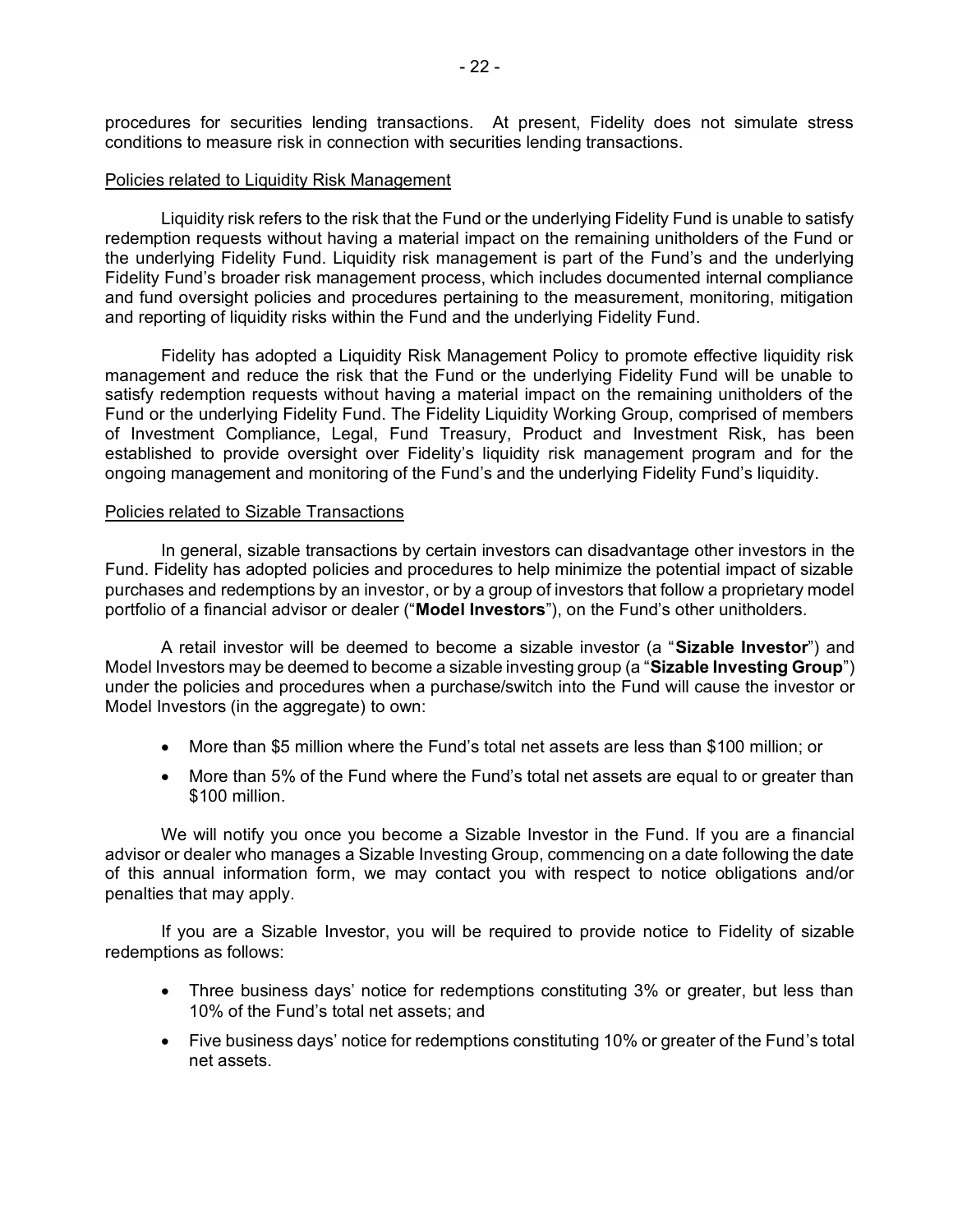Sizable Investors of the Fund are subject to a 1% penalty of the value of the units that they sell/switch if they sell/switch their units of the Fund within 30 days of their most recent purchase/switch into the Fund. Sizable Investors *may* be subject to a 1% penalty of the value of the units if they fail to provide the required notice to Fidelity prior to completing a sizable redemption. This fee goes to the Fund.

If the sell/switch transaction would be subject to both a sizable redemption fee and a shortterm trading fee, the Sizable Investor will only be subject to the sizable redemption fee. For greater certainty, the total penalty applied will not exceed 1% of the value of the units sold/switched.

#### Policies related to Short-Term Trading

Fidelity has adopted policies and procedures to monitor, detect, and deter inappropriate and excessive short-term trading. Inappropriate and excessive short-term trading fees may be charged to deter individuals from using the applicable Fidelity Funds as short-term investment vehicles. While we actively take steps to monitor, detect, and deter inappropriate or excessive short-term trading, we cannot ensure that all such activity is completely eliminated.

Inappropriate short-term trading means purchases and redemptions, including switches between applicable Fidelity Funds, made within 30 days which we believe is detrimental to these funds' investors, and that may take advantage of these funds with investments priced in other time zones or illiquid investments that trade infrequently. Inappropriate short-term trading fees do not apply to the Fund.

Excessive short-term trading means frequent purchases and redemptions, including switches between applicable Fidelity Funds, that occur within a 30-day period that we believe is detrimental to investors. Excessive short-term trading fees, as further discussed below, may apply to the Fund.

Short-term trading fees are paid to the Fund, and are in addition to any sales charge or switch fee. The fee is deducted from the amount you redeem or switch, or it is charged to your account, and is retained by the Fund. The types of trades that the short-term trading fee doesn't apply to include:

- units you receive if you redeem or switch units purchased by reinvesting distributions;
- switches to different series within the Fund;
- units sold as part of a fund-of-fund program or a similar pooled investment program;
- in most cases, units sold for retirement income fund or life income fund payments;
- redemptions of money market funds;
- units sold for systematic transactions, such as automatic exchanges, pre-authorized chequing plans, and systematic withdrawal programs;
- currency exchange transactions;
- units sold to pay management and advisory fees, administration fees, service fees, operating expenses, or fund costs;
- units sold as part of the Fidelity ClearPlan<sup>®</sup> Custom Fund Portfolio service program;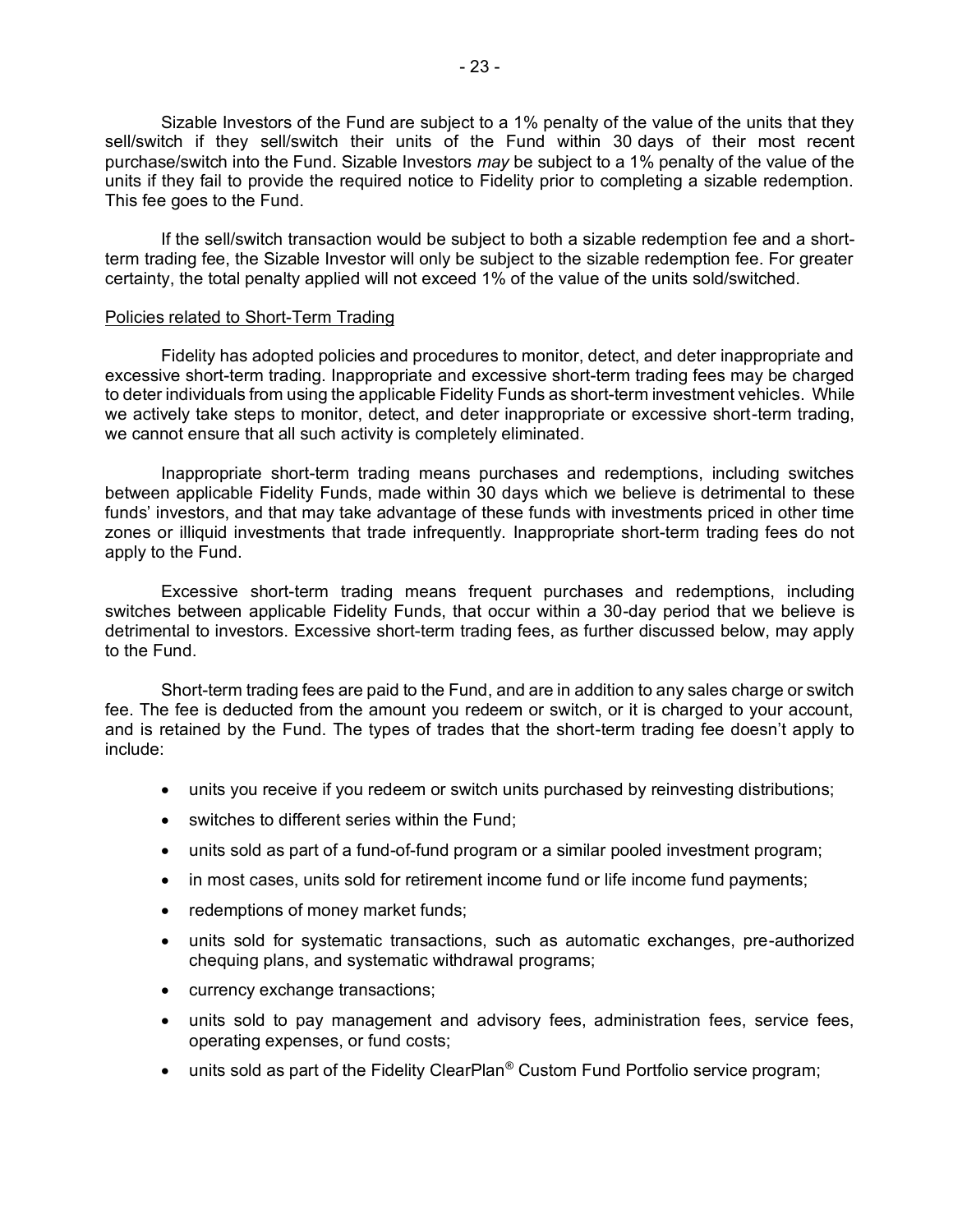- redemption of units triggered by a portfolio rebalancing within a discretionary model portfolio or asset allocation program or other similar investment product ("discretionary investment vehicles"), excluding fund-of-fund programs, held by multiple individual discretionary client accounts managed by a portfolio manager licensed to engage in discretionary trading on behalf of its clients. We believe the concern for inappropriate or excessive short-term trading is limited because the discretionary investment vehicle itself is not considered to be engaged in harmful short-term trading activity as they are typically acting on behalf of numerous investors. Your dealer or financial advisor needs to determine whether your accounts qualify and notify us before trade execution in order for us to waive the short-term trading fee; and
- payments made as a result of the death of the unitholder.

In addition, Fidelity may consider the following when determining whether a short-term trade is inappropriate or excessive:

- bona fide changes in unitholder circumstances or intentions;
- unanticipated financial emergencies; and
- unusual market circumstances.

Excessive short-term trading activity is determined by the number of redemptions or switches out of the Fund within 30 days of a purchase or switch into the Fund. For this purpose, units held for the shortest time period will be treated as being redeemed first, and units held for the longest time period are treated as being redeemed last. If you redeem or switch units of the Fund within this period, you *may*:

- receive a warning letter;
- be charged a short-term trading fee of up to 1% of the value of the units;
- have your account blocked from further purchases and switches for a period of time; or
- be required to redeem your account.

Further to the above sanctions, Fidelity may, in its sole discretion, restrict, reject, or cancel any purchases or switches into the Fund or apply additional sanctions where we deem activity to not be in the Fund's interests.

## Proxy Voting Guidelines

The Fund invests only in the underlying Fidelity Fund and Fidelity will not vote the securities of the underlying Fidelity Fund. Instead, where applicable, Fidelity will arrange for such securities of the underlying Fidelity Fund to be voted by the beneficial holders of the Fund.

## <span id="page-24-0"></span>10. FEES AND EXPENSES

## Fee Reductions

Some investors in the Fund, such as large investors, group plans, charitable or not-for-profit organizations, and Fidelity employees, may be eligible for reduced fees. We reduce the fees we would otherwise charge the Fund and the Fund makes a special distribution equal to the amount of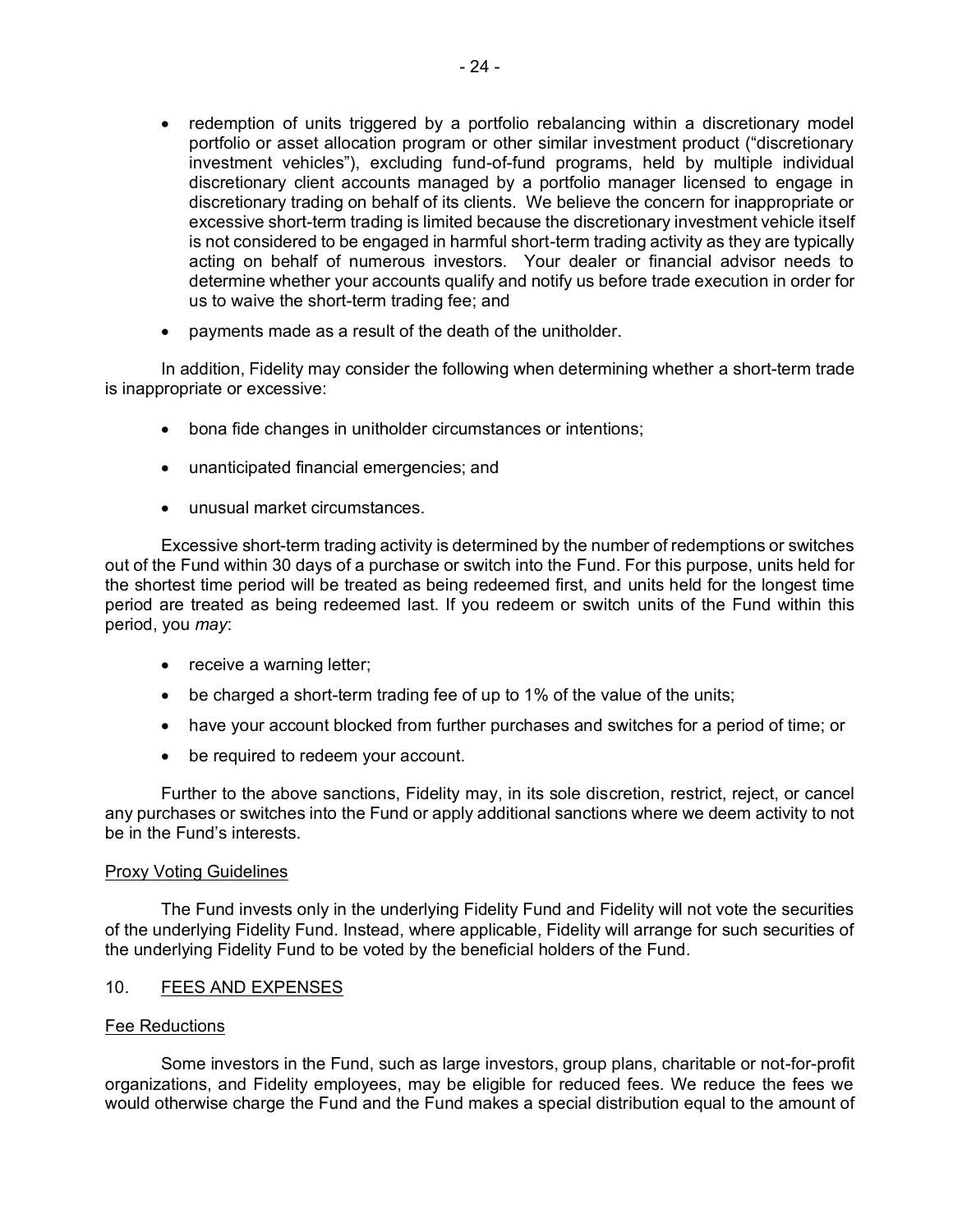the reduction to the investor. We refer to this special distribution as a "**fee distribution**". Fee distributions are paid first out of net income and net realized capital gains allocable to the applicable series of the Fund, and then out of the capital of the Fund. Fee distributions are automatically reinvested in additional units of the relevant series of the Fund, and are not paid to investors in cash. We may, in our sole discretion, increase, decrease, or cease to make any fee distributions to any investor at any time. The income tax consequences of fee distributions made by the Fund generally will be borne by the investors receiving the fee distributions.

#### Series O Units

Series O units of the Fund are only available for purchase by the Fidelity Funds, other funds and accounts managed or advised by Fidelity and by institutional investors who may be individuals or financial institutions who have been approved by us and have entered into a Series O fund purchase agreement with us.

Series O units are available to selected investors who have been approved by us and have entered into a Series O Fund Purchase Agreement with us. These investors are typically financial services companies that will use units of the Fund to facilitate offering other products to investors. The criteria for approval as a Series O investor may include the size of the investment, the expected level of account activity and the investor's total investments with us. No management and advisory fees are charged to the Fund with respect to these Series O units, but investors will be charged a negotiated management fee by Fidelity. Consequently, investors in Series O units may pay, as a percentage of their investment, a management fee that is different from that payable by other investors in Series O units.

## <span id="page-25-0"></span>11. INCOME TAX CONSIDERATIONS

In the opinion of Borden Ladner Gervais LLP, legal counsel to the Fund, the following is a fair summary of the principal income tax considerations under the Tax Act applicable to the Fund and unitholders who are individuals (other than trusts) who, for the purposes of the Tax Act, are resident in Canada, deal at arm's length and are not affiliated with the Fund and who hold units directly as capital property or in their registered plan. This summary is based on the current provisions of the Tax Act and the regulations thereunder, proposals for specific amendments thereto that have been publicly announced by the Minister of Finance (Canada) prior to the date hereof, and counsel's understanding of the current published administrative and assessing practices and policies of the CRA.

This summary assumes that the Fund will qualify as a mutual fund trust under the Tax Act at all material times. Fidelity has advised counsel that the Fund is expected to so qualify.

This summary is also based on certain other information and advice provided to counsel by Fidelity regarding the intention of the underlying Fidelity Fund to be a long-term holder of bitcoin. **This summary is not exhaustive of all possible federal income tax considerations and does not deal with provincial or territorial income tax considerations which may in the case of any particular province or territory differ from those under the Tax Act. Therefore, prospective investors are advised to consult with their own tax professionals about their individual circumstances.**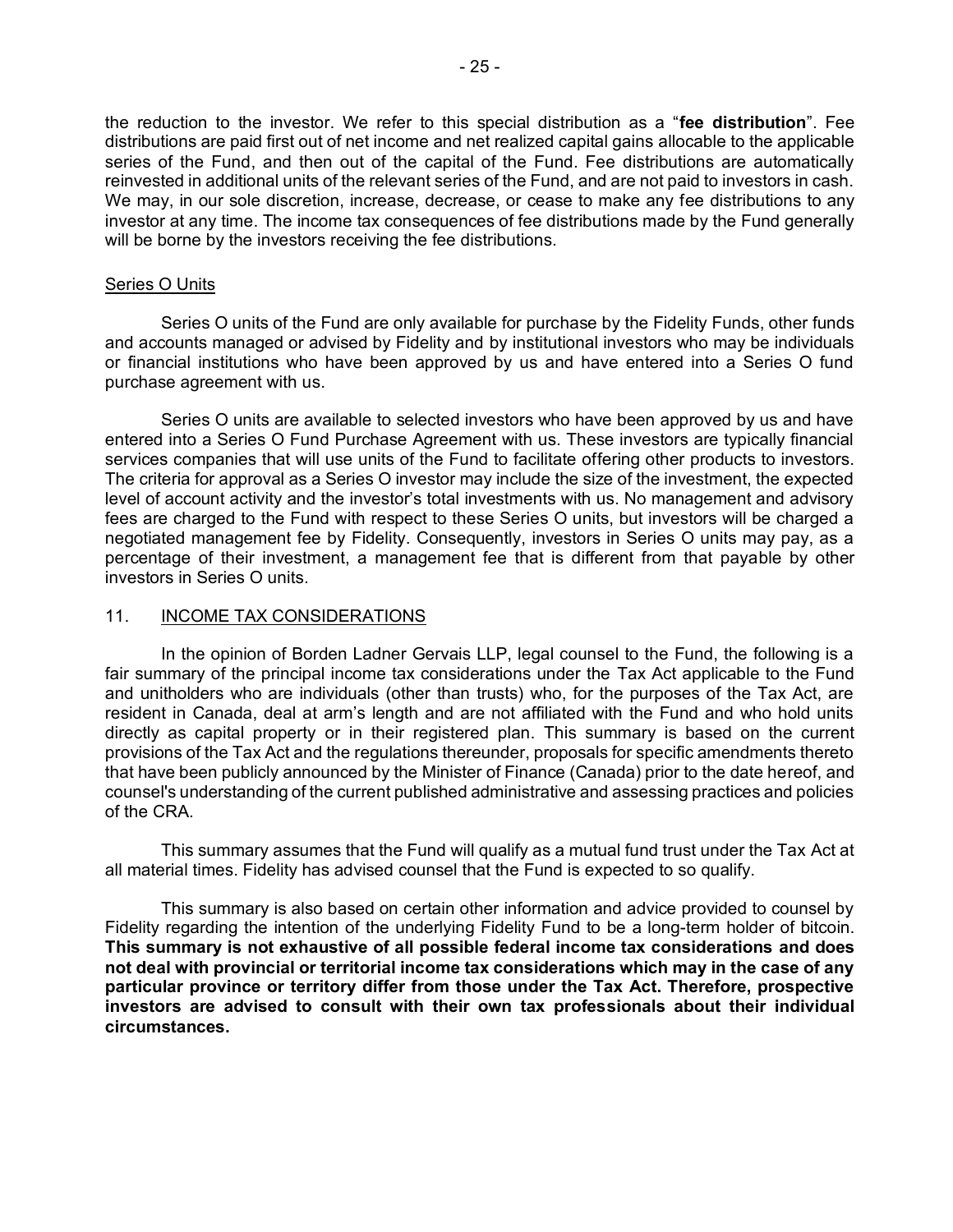#### The Fund

#### *Taxation of the Fund*

The Declaration requires the Fund to distribute to unitholders a sufficient amount of net income and net realized capital gains, if any, for each taxation year of the Fund so that the Fund will not be subject to ordinary income tax under Part I of the Tax Act, after taking into account applicable losses and any entitlement to a capital gains refund.

The underlying Fidelity Fund will generally treat gains (or losses) as a result of any disposition of bitcoin as capital gains (capital losses). The CRA has taken the administrative position that cryptocurrency is treated as a commodity for income tax purposes. The CRA has also expressed the opinion that gains (or losses) of mutual fund trusts resulting from transactions in commodities should generally be treated for income tax purposes as ordinary income rather than as capital gains, although the treatment in each particular case remains a question of fact to be determined having regard to all the circumstances. If any transaction of the underlying Fidelity Fund is reported by it on capital account, but is subsequently determined by the CRA to be on income account, there may be an increase in the net income of the underlying Fidelity Fund that is automatically distributed to investors, including the Fund, at the underlying Fidelity Fund's taxation year end.

For Goods and Services Tax/Harmonized Sales Tax ("**GST/HST**") purposes, dispositions of cryptocurrencies that qualify as a "virtual payment instrument" should be treated as exempt supplies, similar to transactions involving equity securities. However, if bitcoin does not qualify as a "virtual payment instrument" under the GST/HST legislation, and if the CRA takes the position that trades of bitcoin are treated like the purchase and sale of commodities, the underlying Fidelity Fund could be liable for failing to collect GST/HST on sales of bitcoin or failing to pay GST/HST on purchases of bitcoin.

The bitcoin held by the underlying Fidelity Fund may become subject to forks, air drops or other events. The tax treatment of these types of events that affect bitcoin is uncertain. If the CRA disagrees with the position taken by the underlying Fidelity Fund in respect of these events, there may be an increase in the net income of the underlying Fidelity Fund that is automatically distributed to investors, including the Fund, at the underlying Fidelity Fund's taxation year end.

Generally, a gain or loss from a cash settled option, futures contract, forward contract, total return swap and other derivative instrument that provides economic exposure to bitcoin is treated on account of income rather than as a capital gain or loss. The Fund is generally required to include in the calculation of its income interest as it accrues. In certain circumstances, losses of the Fund may be restricted or suspended and, therefore, would not be available to shelter income or capital gains.

The Fund may realize income or capital gains as a result of changes in the value of a foreign currency relative to the Canadian dollar. The Fund will realize capital gains or losses as a result of rebalancing its portfolio over time. In certain circumstances, the "suspended loss" rules in the Tax Act may prevent the Fund from immediately recognizing a capital loss realized by it on the disposition of units of the underlying Fidelity Fund, which may increase the amount of net realized capital gains of the Fund that will be distributed to unitholders.

The Fund will generally be subject to loss restriction rules at any time when a person or partnership becomes a "majority-interest beneficiary" or a group of persons become a "majorityinterest group of beneficiaries", as defined in the Tax Act, of the Fund. A unitholder will be a majorityinterest beneficiary of the Fund at any time when units held by that unitholder and all persons with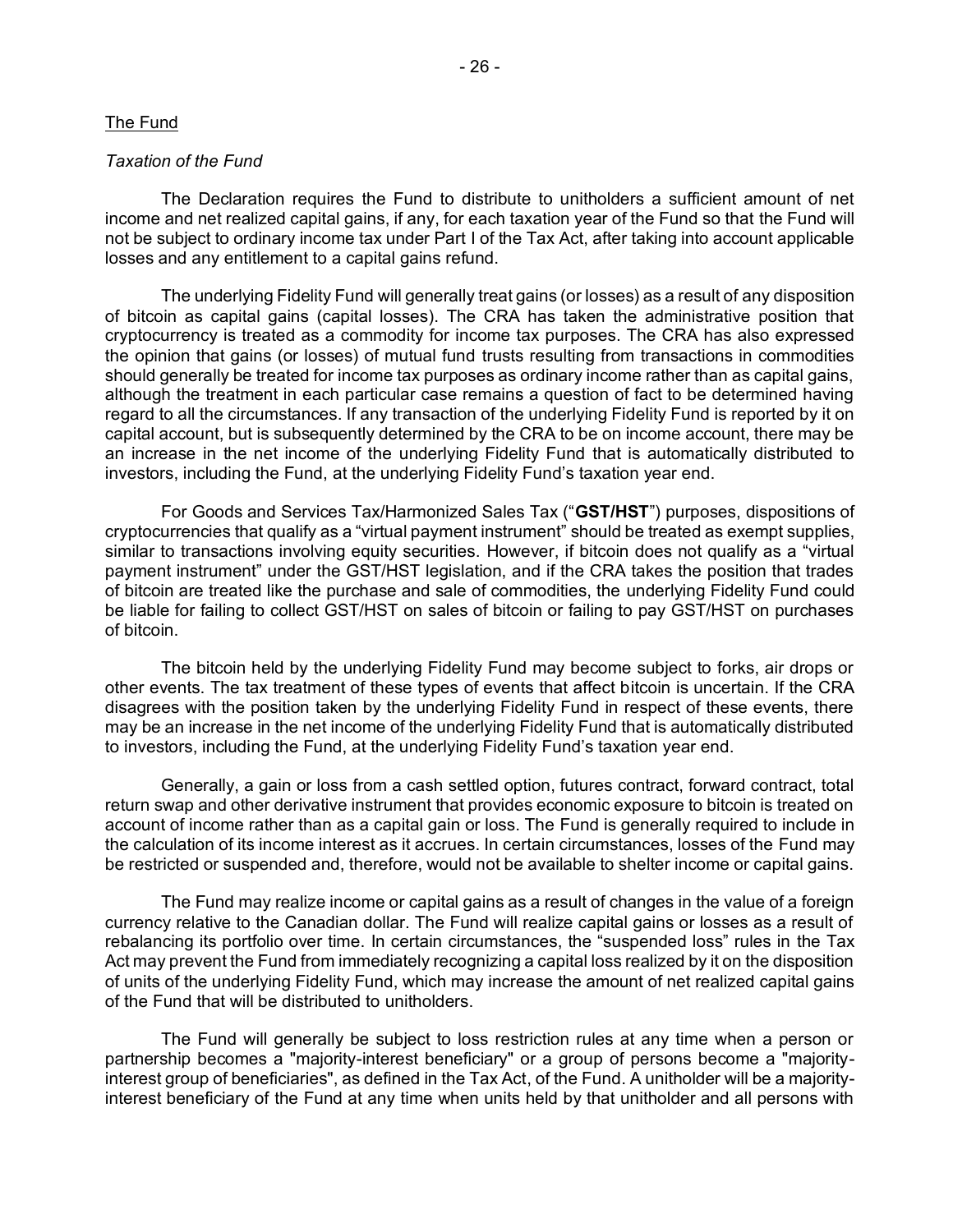whom that unitholder is affiliated represent more than 50% of the fair market value of the Fund. Each time the loss restriction rules apply, the taxation year of the Fund will be deemed to end and the Fund will be deemed to realize its unrealized capital losses. The Fund may elect to realize capital gains in order to offset its capital losses and non-capital losses, including undeducted losses from prior years. Any undeducted capital losses will expire and may not be deducted by the Fund in future years. The ability to deduct undeducted non-capital losses in future years will be restricted.

The Fund's deductible expenses, including expenses common to all series of the Fund and management fees and other expenses specific to a particular series of the Fund, will be taken into account in determining the income or loss of the Fund as a whole.

If the Fund fails to or ceases to qualify as a mutual fund trust under the Tax Act, the income tax considerations described above could be materially and adversely different in some respects. If at any time in a year the Fund is not a mutual fund trust under the Tax Act and it has a unitholder who is a "designated beneficiary", the Fund will be subject to a special tax at the rate of 40% under Part XII.2 of the Tax Act on its "designated income" within the meaning of the Tax Act. A "designated beneficiary" includes a non-resident, and "designated income" includes taxable capital gains from dispositions of "taxable Canadian property" and income from business carried on in Canada (which could include gains on certain derivatives). Where the Fund is subject to tax under Part XII.2, the Fund may make a designation which will result in unitholders that are not designated beneficiaries receiving a tax credit with respect to their share of the Part XII.2 tax paid by the Fund. If the Fund does not qualify as a mutual fund trust throughout a taxation year, it may also be subject to alternative minimum tax under the Tax Act and will not be entitled to claim the capital gains refund. In addition, capital gains distributions will not retain their character when distributed to non-residents, and, therefore, one half of any capital gains distributions will be subject to Part XIII withholding tax when distributed to non-residents subject to certain exceptions.

## *Taxation of Unitholders (other than registered plans)*

The amount (in Canadian dollars) of any income and the taxable portion of any capital gains of the Fund that is paid or payable to a unitholder (including by way of fee distributions) must be included in the unitholder's income even if it was reinvested in additional units. A return of capital is not included in income, but instead reduces the adjusted cost base of the unitholder's units of the Fund. If the adjusted cost base would otherwise be a negative amount, the unitholder will be deemed to have realized a capital gain equal to the negative amount and the adjusted cost base of the units will be increased to nil.

Unitholders will be entitled to treat taxable capital gains of the Fund designated in respect of them for the purpose of the Tax Act as if the unitholder had received such amounts directly. The taxable portion of capital gains is included in income.

Generally, fees paid by a unitholder to the unitholder's dealer in connection with Series F units should be deductible for income tax purposes from the income earned on the Fund to the extent that the fees are reasonable, the fees are paid for advice to the unitholder regarding the purchase or sale of specific securities owned by the unitholder (including units of the Fund) or for services provided by the dealer to the unitholder in respect of the administration or management of securities owned by the unitholder (including units of the Fund), and the fees are paid by the unitholder to a dealer whose principal business is advising others regarding the purchase or sale of specific securities or includes the provision of administration or management services in respect of securities. Fees paid by a unitholder to Fidelity for services provided by Fidelity to the Fund (such as with respect to Series O units) will not be deductible. **Unitholders should consult with their own tax**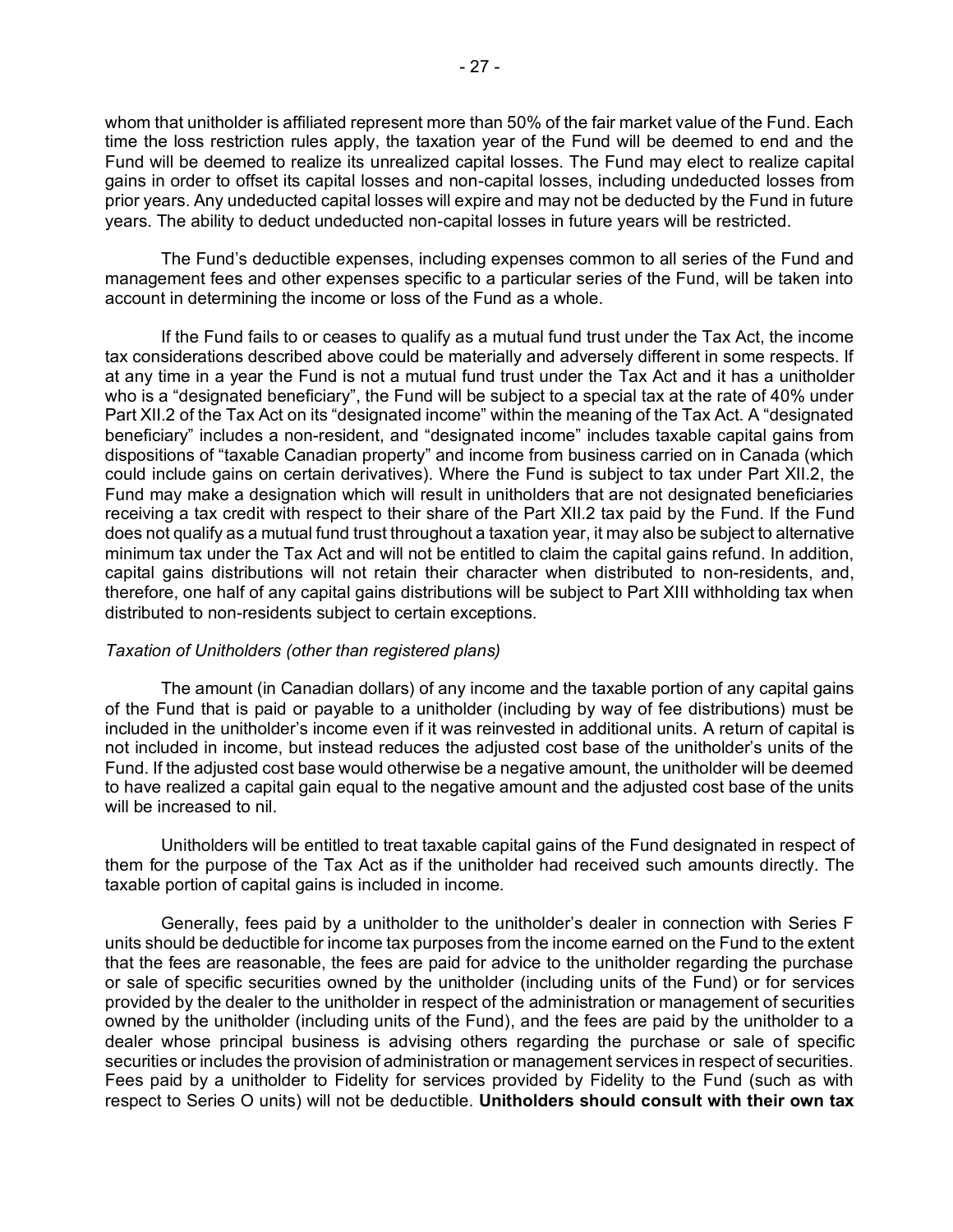#### **advisors regarding the deductibility of fees paid directly by them**.

On the redemption or other disposition of a unit, a unitholder will realize a capital gain (or capital loss) to the extent that the proceeds of disposition net of any costs of disposition exceed (or are less than) the unitholder's adjusted cost base of such units. Switches between series of the Fund can be made without triggering a capital gain or loss. Other switches require a redemption of units and may trigger a capital gain or loss. Switches that require a redemption include those that occur under the Fidelity ClearPlan® service or the systematic exchange program.

In certain situations, where a unitholder redeems units of the Fund, the Fund may distribute realized capital gains of the Fund to the unitholder as part of the redemption price of the units (the "**Redeemer's Gain**"). The taxable portion of the Redeemer's Gain must be included in the unitholder's income as described above, but the full amount of the Redeemer's Gain will be deducted from the unitholder's proceeds of disposition of the units redeemed. Recent proposed amendments to the Tax Act will restrict the ability of a mutual fund trust to distribute capital gains as part of the redemption price of units to an amount not exceeding the unitholder's accrued gain on the units redeemed.

A unitholder will realize a capital gain or capital loss when units are redeemed or otherwise disposed of to pay fees to the unitholder's dealer in connection with Series F units. Where a unitholder has purchased or disposed of units in U.S. dollars, the unitholder's adjusted cost base and proceeds of disposition for those units must be calculated in Canadian dollars at the time of acquisition or disposition, as applicable.

Generally, one-half of any capital gain realized upon a disposition of units must be included in a unitholder's income for tax purposes as a taxable capital gain and one-half of a capital loss may be deducted against taxable capital gains, subject to the detailed provisions in the Tax Act. A capital loss realized by a unitholder on the disposition of units of the Fund will be deemed to be nil under the superficial loss rules if the unitholder (or an affiliate) acquires identical units (including upon the reinvestment of distributions) during the period that begins 30 days before and ends 30 days after the day of the disposition and the unitholder (or an affiliate) owns the units at the end of the period. The amount of the denied capital loss is added to the adjusted cost base of the units.

For the purpose of determining the adjusted cost base to a unitholder of units of the Fund, when a unit of a particular series of the Fund is acquired, whether on the reinvestment of distributions or otherwise, the cost of the newly acquired unit is averaged with the adjusted cost base of all other identical units of that series of the Fund held immediately before that time.

For the purposes of the Tax Act and subject to certain exceptions, all amounts relating to the acquisition, holding or disposition of units (including distributions, adjusted cost base and proceeds of disposition), or transactions of the Fund, must be expressed in Canadian dollars. Amounts denominated in U.S. dollars must be converted into Canadian dollars using the rate of exchange quoted by the Bank of Canada on the day on which the amount first arose (or, if the Bank of Canada ordinary quotes such a rate, but there is no such rate quoted for that day, the closest preceding day for which such a rate is quoted) or such other rate of exchange acceptable to the CRA.

The Fund is required to issue a statement for tax purposes to unitholders within 90 days after the end of each taxation year of the Fund identifying the unitholder's share, in Canadian dollars, of the Fund's income for the previous taxation year (including dividends from taxable Canadian corporations, net realized capital gains, foreign source income and other income, returns of capital, allowable tax credits and foreign tax paid).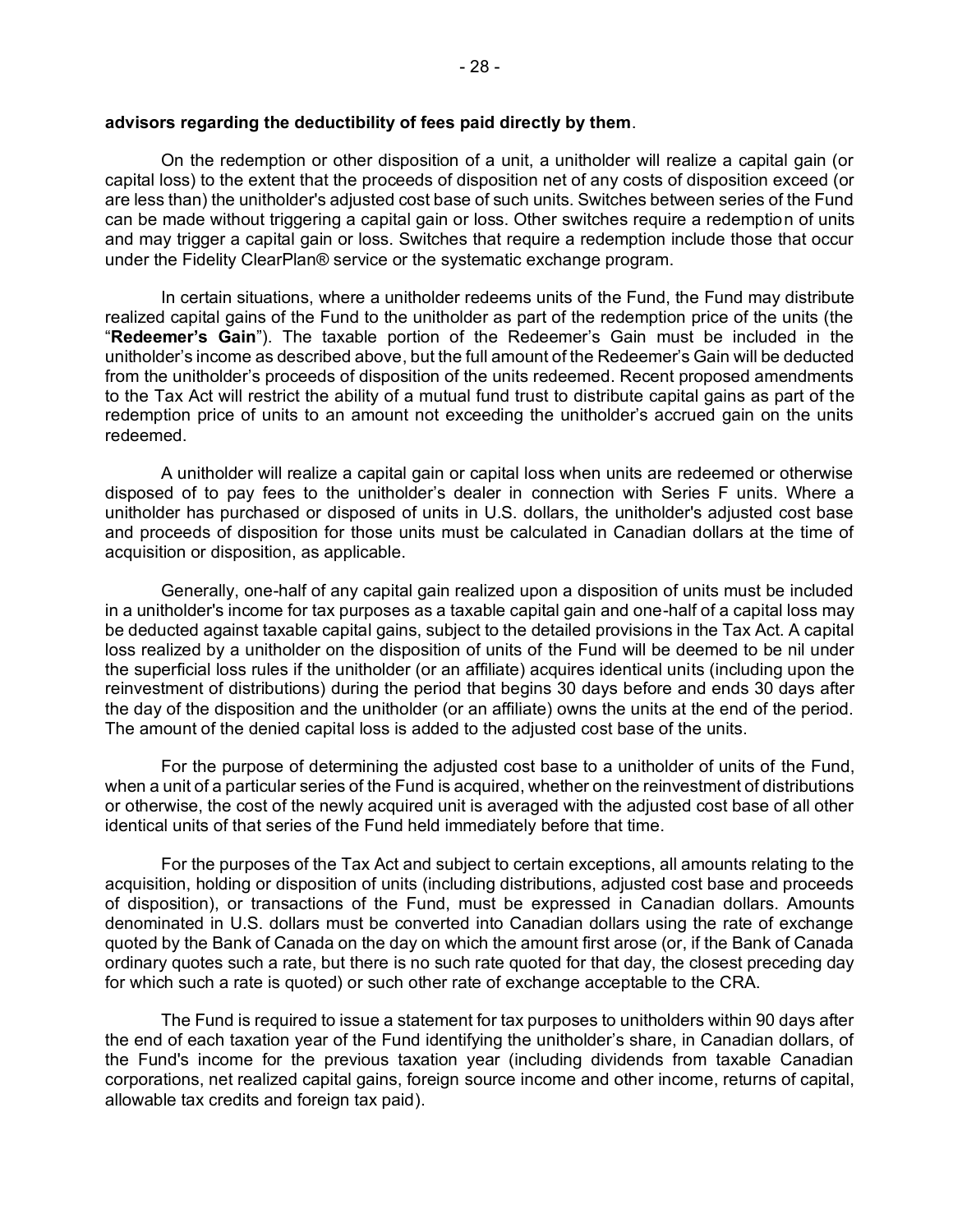## Taxation of Registered Plans

A registered plan that holds units of the Fund and the planholder of that registered plan will generally not be subject to tax under the Tax Act on the value of the units, on distributions from the Fund or on a gain realized on the disposition of the units provided the units are a qualified investment under the Tax Act for the registered plan and not a prohibited investment under the Tax Act for the registered plan. However, most withdrawals from registered plans (other than a withdrawal from a TFSA and certain permitted withdrawals from RESPs and RDSPs) are generally taxable. See "Registered Plans" in this annual information form for further information about the eligibility for investment and prohibited investment status of the units of the Fund.

**Investors should consult their own tax advisor for advice regarding the implications of acquiring, holding or disposing of any units of the Fund in their registered plan, including whether or not units of the Fund are at risk of being or becoming a prohibited investment under the Tax Act for their registered plans.**

## 12. REMUNERATION OF DIRECTORS, OFFICERS AND TRUSTEE

No payment or reimbursement has been made by the Fund to the directors and officers of Fidelity up to the date of this annual information form.

Individual IRC Members are compensated by way of an annual retainer fee and a per meeting attendance fee, as well as being reimbursed for expenses associated with IRC duties. These costs are allocated amongst the individual Fidelity Funds proportionately by assets. As the Fund is new, none of the costs of the IRC have been allocated to it as of the date of this annual information form.

<span id="page-29-1"></span><span id="page-29-0"></span>The Fund has a financial year end of March 31.

## 13. MATERIAL CONTRACTS

Contracts that have been entered into by the Fund as at the date of this annual information form, which are considered material to investors purchasing units are as follows:

- 1. the Declaration described under "The Fidelity Advantage Bitcoin ETF Fund™";
- 2. the Management Agreement described under "Management of the Fund Manager"; and
- 3. the Custodian Agreement described under "Management of the Fund Custodian".

Copies of the foregoing contracts may be inspected by existing and prospective unitholders during regular business hours at the principal place of business of Fidelity at 483 Bay Street, Suite 300, Toronto, Ontario, M5G 2N7.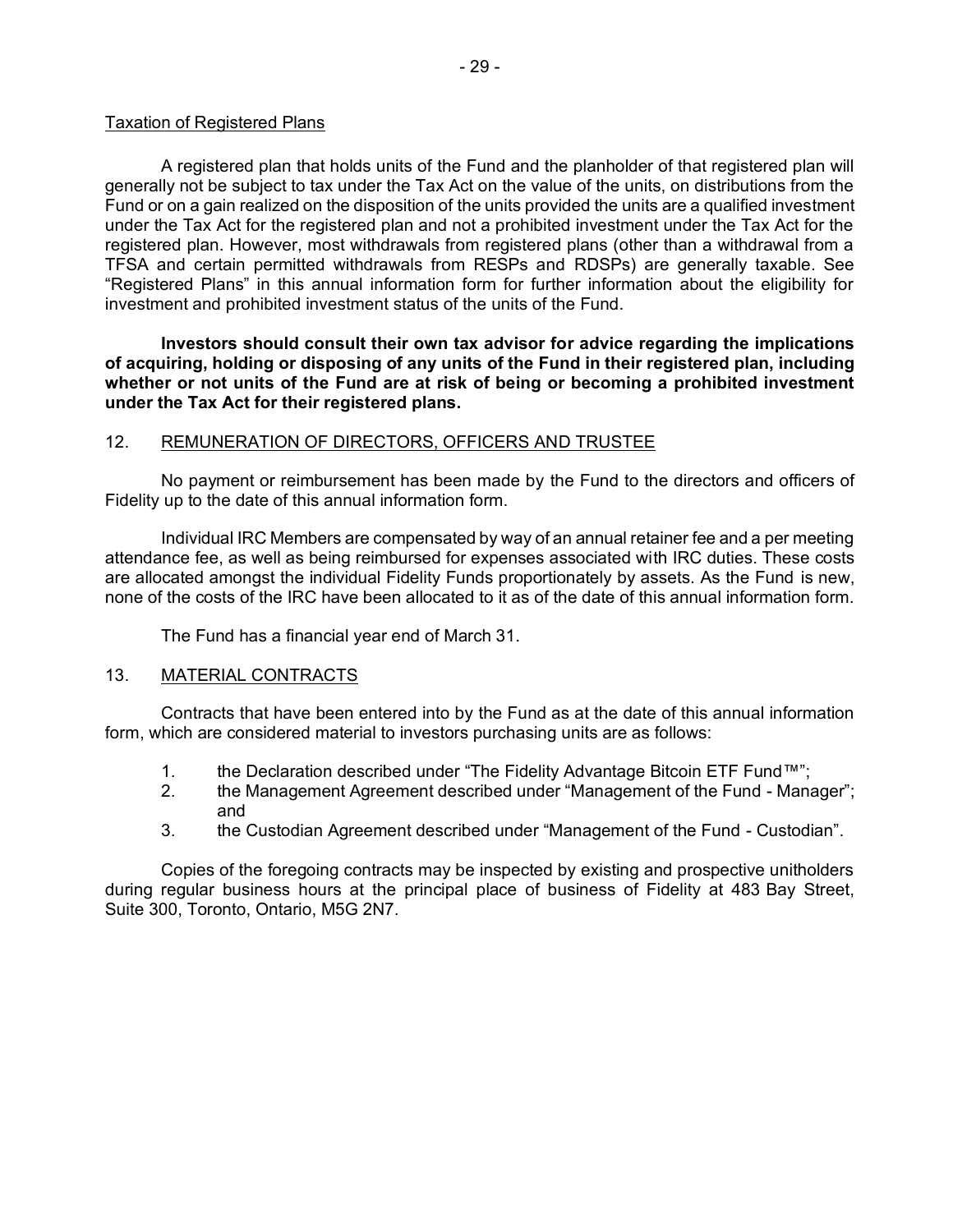## <span id="page-30-0"></span>**CERTIFICATE OF THE TRUSTEE, MANAGER AND PROMOTER OF THE FUND**

DATED: November 22, 2021

This annual information form, together with the simplified prospectus and the documents incorporated by reference into the simplified prospectus, constitute full, true and plain disclosure of all material facts relating to the securities offered by the simplified prospectus, as required by the securities legislation of all of the provinces and territories of Canada, and do not contain any misrepresentations.

*(signed) "Robert Strickland"* ROBERT LLOYD STRICKLAND Chief Executive Officer Fidelity Investments Canada ULC *(signed) "Philip McDowell"*

PHILIP McDOWELL Chief Financial Officer Fidelity Investments Canada ULC

ON BEHALF OF THE BOARD OF DIRECTORS OF FIDELITY INVESTMENTS CANADA ULC AS TRUSTEE, MANAGER AND PROMOTER OF THE FUND

*(signed) "Barry Myers"* BARRY MYERS **Director** 

*(signed) "Cameron Murray"*

CAMERON MURRAY **Director**